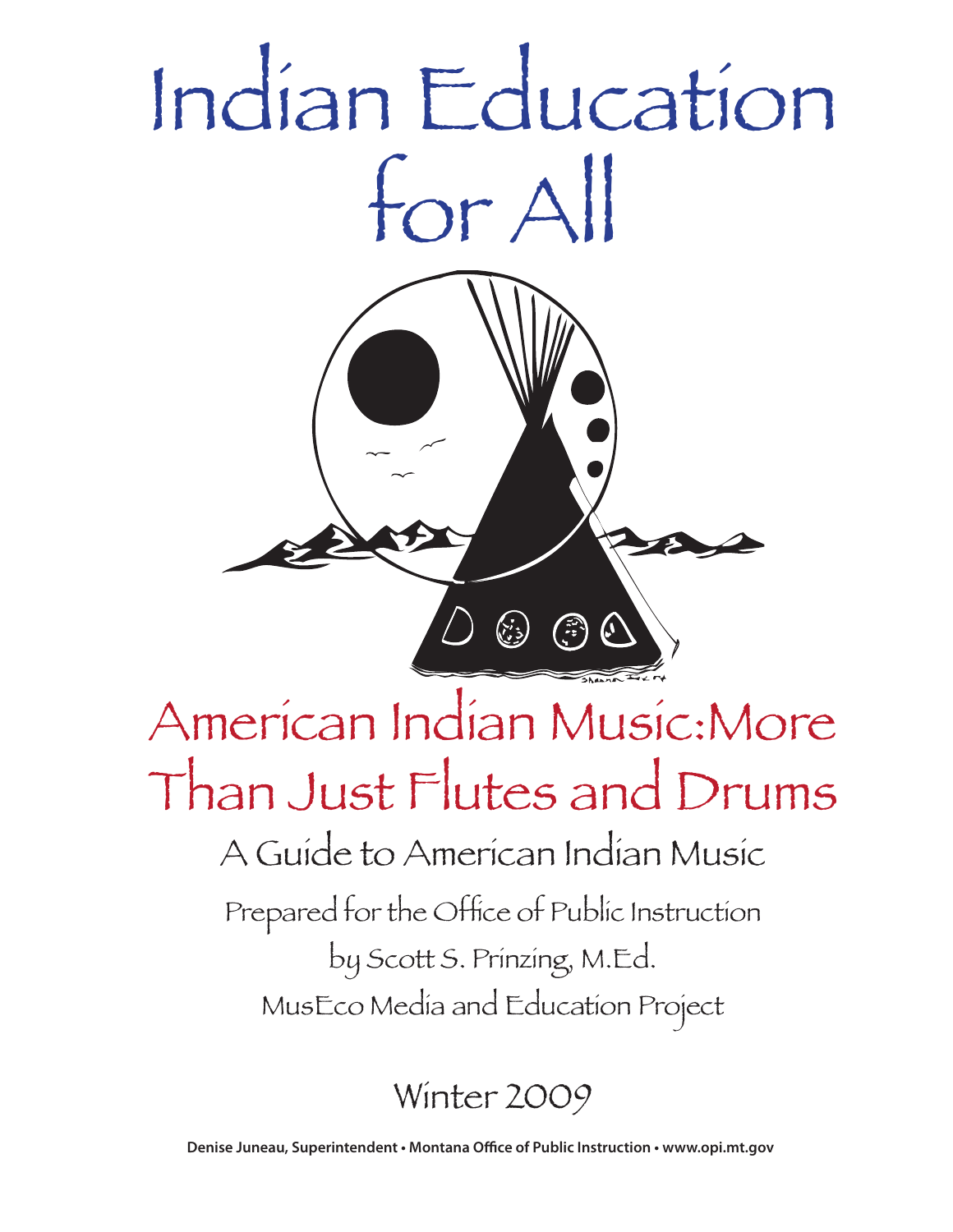## Table of Contents

| Introduction                                         | $\overline{2}$ |
|------------------------------------------------------|----------------|
| <b>Traditional American Indian Music</b>             | 3              |
| Issues to Consider for Music Educators               | 3              |
| Development of American Indian Music                 | $\overline{4}$ |
| <b>Traditional Music</b>                             | $4 - 5$        |
| Developments by Genre                                | $6 - 10$       |
| Contemporary American Indian Music Web Resource List | $11 - 12$      |
| Contemporary Popular Musicians with Indian Ancestry  | 13             |
| American Indian Musicians in Montana                 | $14 - 17$      |
| Montana Indian Music Hall of Fame                    | 18             |
| Native American Music Awards                         | 19             |
| American Indian Music and General Web Resources      | 20             |
| <b>Select Bibliography</b>                           | 20             |
| About the Author                                     | 21             |



Montana **Office of Public Instruction** Denise Juneau, State Superintendent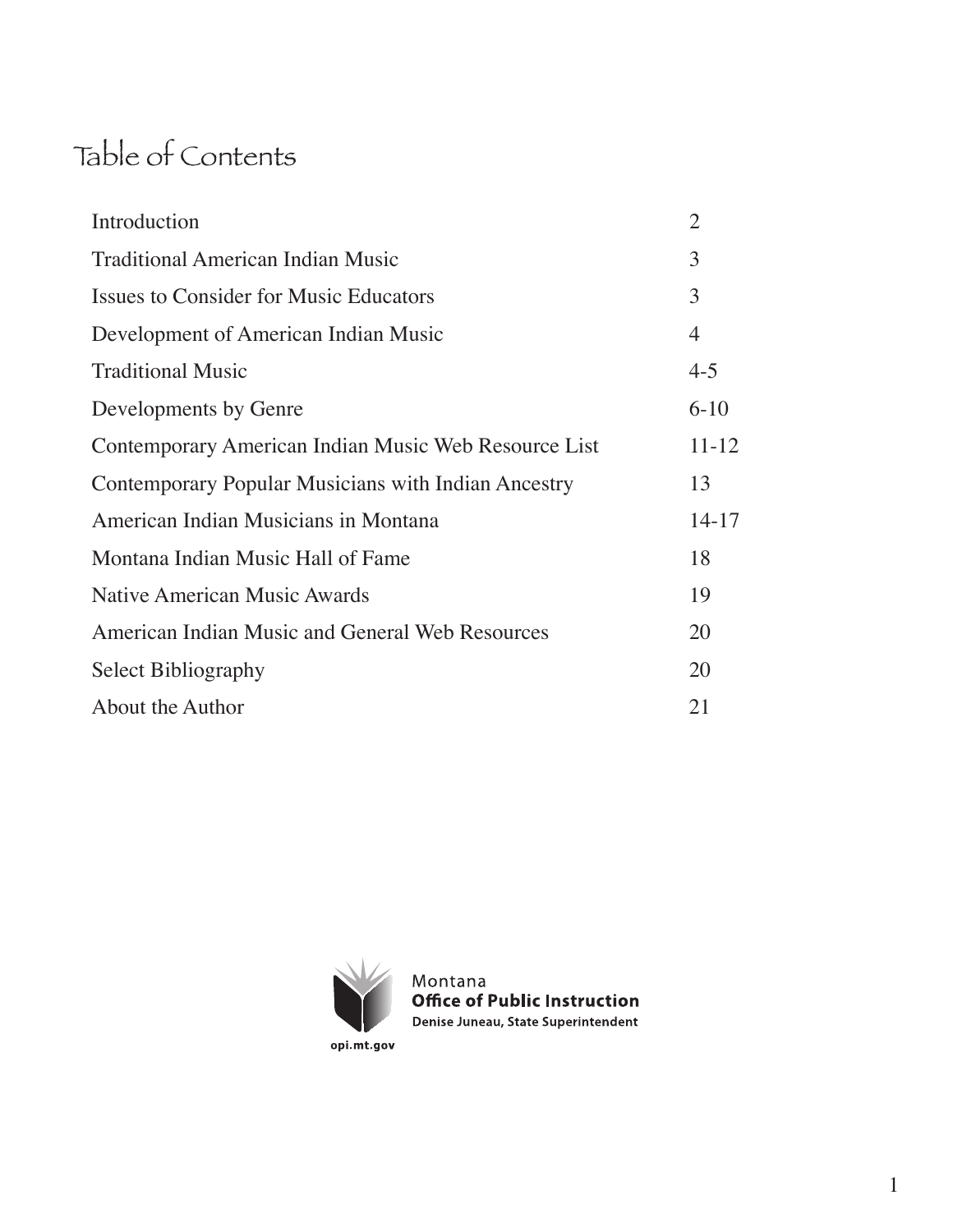## Introduction

The goal of *American Indian Music: More Than Just Drums and Flutes* is to assist Montana teachers in incorporating an appreciation for Indian music into music and social studies curricula to meet Indian Education for All criteria.

There is often confusion regarding terminology related to the study of the history and culture of the indigenous people of the North American continent. For the purposes of this handbook, the term "Native American" refers to the original human inhabitants (and their descendents) of this continent at the time of first recorded European contact (1492), including the contiguous United States, Alaska, Hawaii, Canada, Central America, and the Caribbean Islands. The term "American Indian" (or "Indian") will refer primarily to the original inhabitants of the contiguous United States. Special attention will be given to Indian musicians connected to the seven reservations and 12 Indian Nations within the borders of the state of Montana. Many tribes are known by more than one name: often a common name and one they call themselves. For example, the Crow Nation is known in its own language as the Apsaalooke.

Most Montanans, like their fellow Americans across the country, are likely to associate American Indian music with either the powerful and rhythmic vocalizations of powwow drumming or the gentle and contemplative melodies of the Native American flute. Granted, varieties of both of these musical forms are important to Indians all across America. However, it is limiting to overlook the contributions to American music by Indian musicians in virtually every major genre of music, including traditions often associated with distinctly non-Indian ethnic groups, e.g., rap, reggae, and country western.

This handbook looks at the history and development of Indian music from the traditional to the contemporary and explores a broad spectrum of American Indian music – including drums and flutes – ranging from blues to folk, country to gospel, and heavy metal to hip-hop. Neither teacher nor student will be able to think of Indian music as simply drums or flutes any longer; they will realize that Indian musicians are creating sounds in many genres.

Topics covered in this handbook include traditional forms of music associated with several larger culture regions of Indian America at the time of first recorded European contact; the development of contemporary Indian music by genre; how Indian music record companies and the Native American Music Association (presenters of the annual Nammys) influence the development of Indian music; and how internet tools such as CDBaby and MySpace are allowing once relatively segregated musicians on reservations to share their music with the global community.

Bibliographical information for further study, as well as recommended listening and contact information for all artists, genres, and tribal traditions discussed can be found in the web resource lists.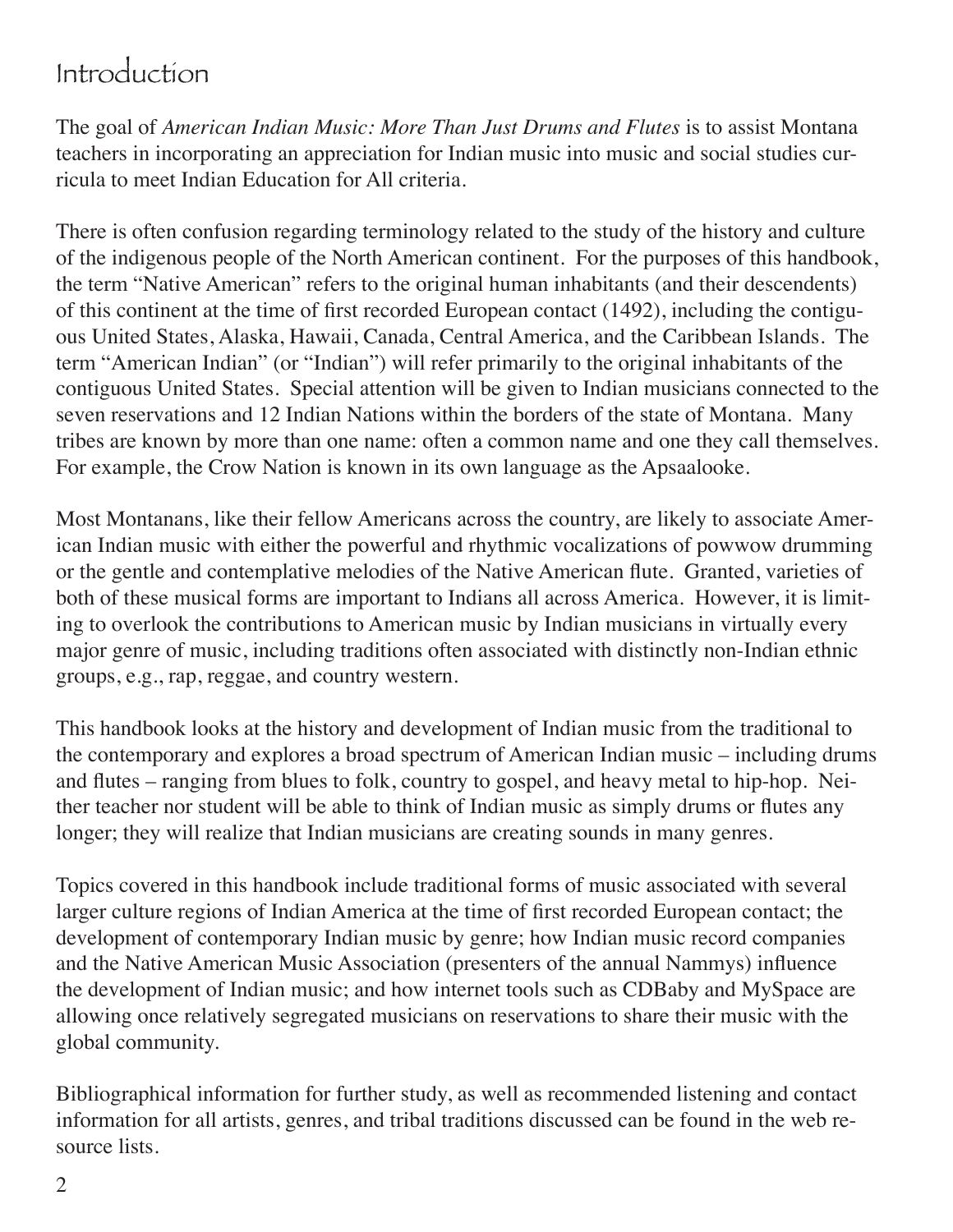## Traditional American Indian Music

At the time of the first verified arrival of European visitors on the shores of the North American continent, there were approximately 500 separate nations of indigenous peoples. Each of these nations possessed unique cultural traditions including language, art, music, architecture, spiritual beliefs and practices, subsistence practices, and shared some of them within larger regional culture areas.

### Issues to Consider for Music Educators

- Be tribal specific if you can when introducing different types of historic and contemporary American Indian music forms.
- With respect to songs or music that deals with religious or spiritual aspects, please have students show proper respect in order to not trivialize sacred songs and other forms of religious expressions.
- Please use caution if thinking about performance based music curriculum. For example, singing at a drum is not something to be taken lightly. For many tribes there are cultural protocols that should be followed. Some tribes do not allow women to sit at the drum. Please check with local tribal education departments if you have tribal specific questions. The OPI Directory of Indian Education Programs can be found on-line at http://www.opi.mt.gov/pdf/indianed/resources/dirindianed.pdf
- If you are thinking about performance based music that is about American Indian themes, please check into the accuracy and authenticity of the piece. There are some examples of Indian themed musical pieces that are not accurate or authentic and were written without any tribal collaboration.
- Movies such as Disney's *Peter Pan* and *Pocahontas* include examples of historically inaccurate representations of American Indian music. Most of your students have probably seen these movies. As an introductory activity you could show clips highlighting stereotypical representations such as Indians cupping their hands over their mouths and going woo woo - not a tradition practiced by any of the tribes in Montana or anywhere else. You could then show examples of more accurate and authentic musical forms. There are many authentic examples included in this curriculum guide.
- Montana Arts Content Standards 5 and 6 have numerous benchmarks that reinforce teaching this type of content.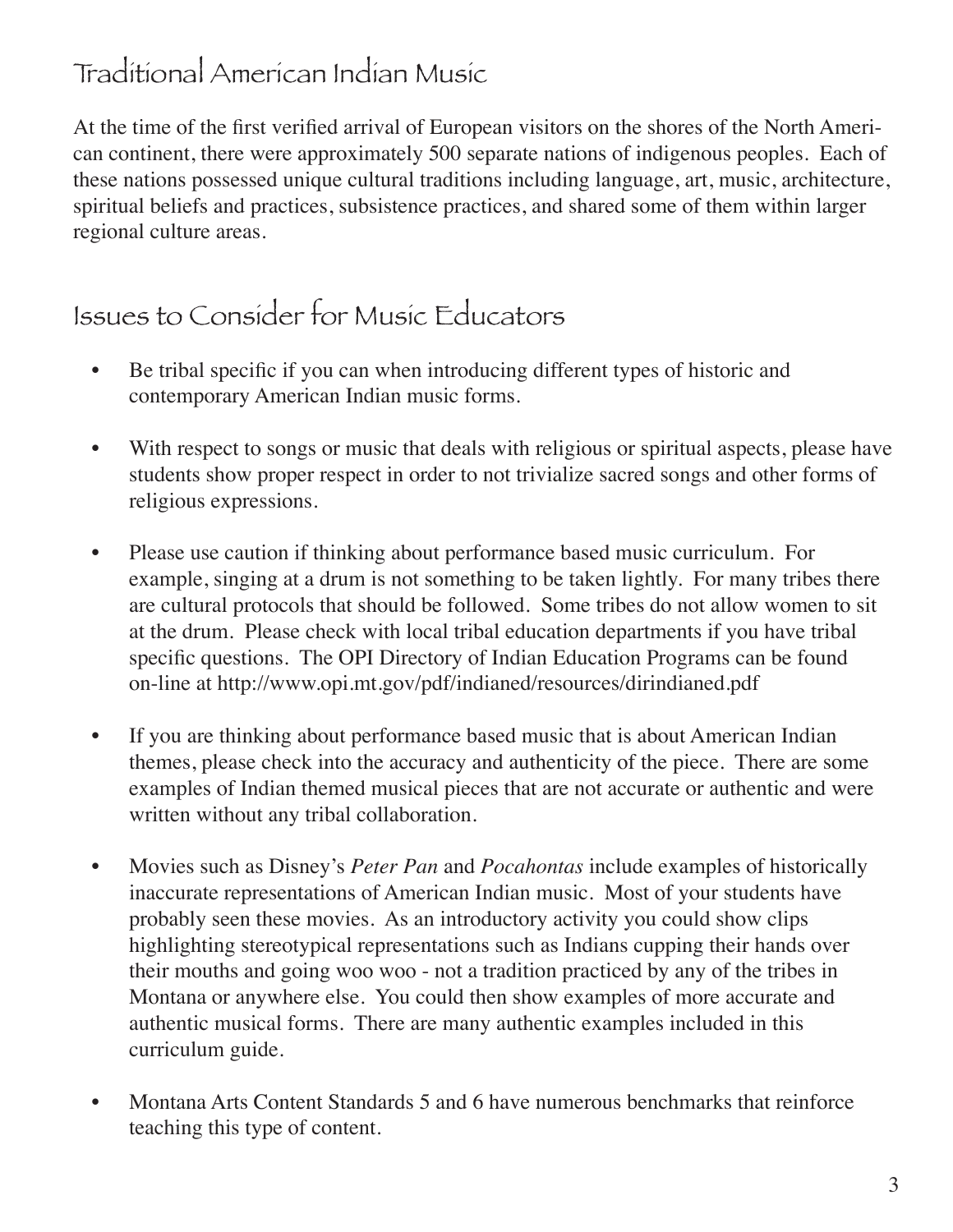# Development of American Indian Music

American Indian music prior to European influence consisted primarily of voice, rhythm instruments (drums/rattles/shakers), or wind (flutes/whistles). Musical elements first introduced to American Indian music by Europeans were string instruments (fiddle/guitar), the accordion, and the use of harmonization. As Europeans migrated westward and brought enslaved Africans to the Americas, European as well as African musical traditions began to influence American Indian music traditions. In some cases, this led to the development of new musical genres, such as Waila (or Chicken Scratch) in the southwest and Metis fiddle music in Canada. Metis fiddle music can still be heard in Montana and a contest is held yearly in Lewistown.

As American culture changed and developed over time, American Indian music has done so as well. While many American Indians, both past and present, continue to perform traditional styles of music, many others study and perform within the musical forms and instrumentation originating in Europe (classical symphonic music and opera), American genres (blues, country, folk, gospel, hip-hop, jazz, rock 'n' roll), as well as more international forms (heavy metal, reggae). All the while, new hybrids have been, and continue to be, created by American Indian musicians.

### Traditional Music

Music created by American Indians was traditionally intended for specific purposes. Whether it was as part of ritual, a prayer, or to accompany dancing, it was not generally performed for the purposes of pure entertainment. There are many examples of songs that have both spiritual and entertainment value such as the songs associated with the hand/stick game. While there were activities that may have appeared to European eyes and ears to resemble musical theater – particularly in cultural areas that utilized masks, e.g., the Northeast and the Northwest Coast – those performances may have more closely resembled the theater of ancient Greece. The music conveyed oral tradition in cultures without formal written language.

#### Vocal

The primary instruments in making music among Indians were the human voice and percussion. The use of wind instruments varied among tribes and the use of stringed instruments was rare.

Traditional vocals may have resembled chanting to European ears. Melodies were often limited to only a few vocal tones, with repeated lines. The singing may have included the use of language, vocables (non-words), or a combination of the two. Both solo and group vocals were used, but harmonization was rare. In some cultures, males and females sang songs separately.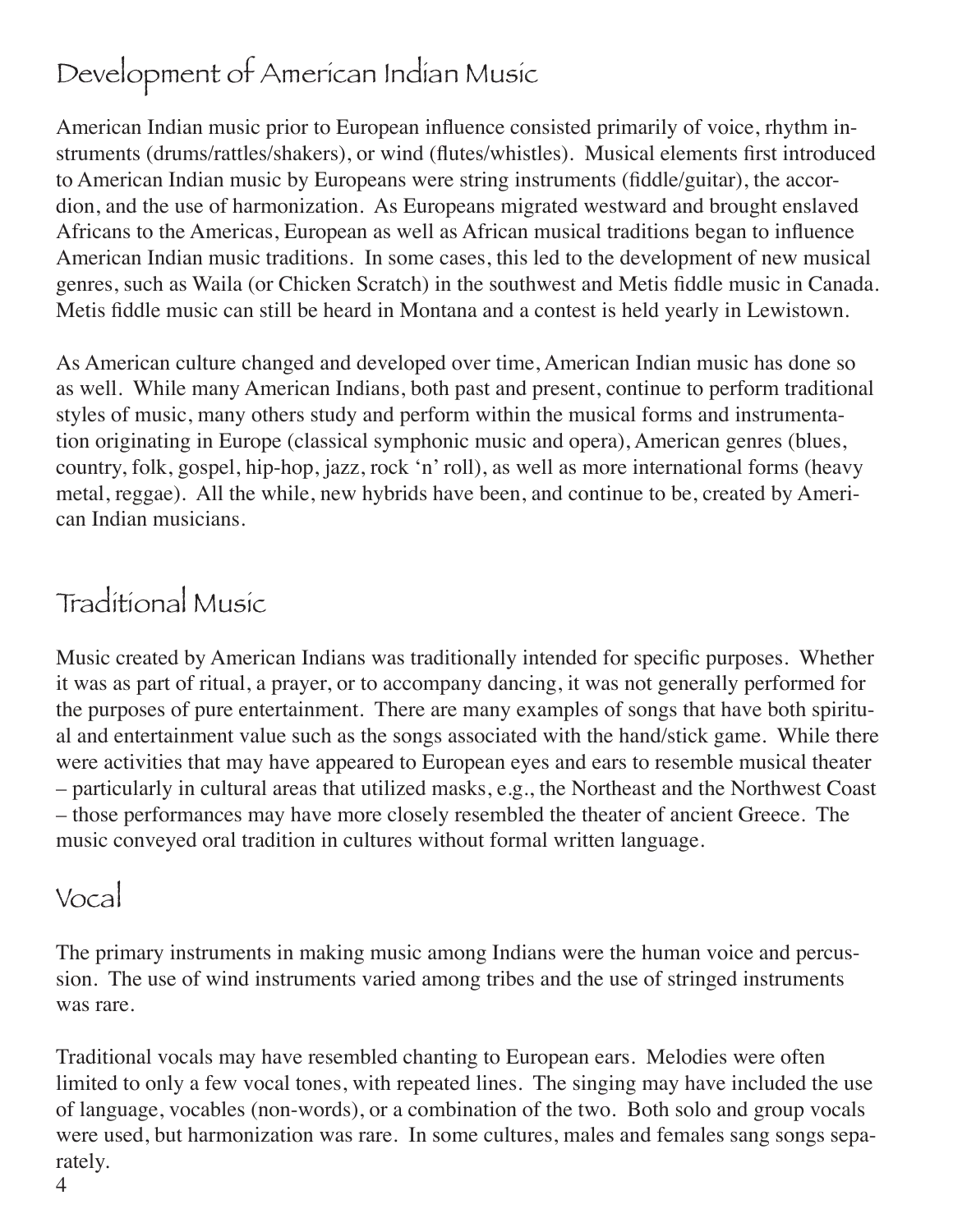#### Drums

Drumming or the use of other percussion instruments accompanied both singing and dancing. The drum often represented the heartbeat, whether that of the human heartbeat, that of an animal, or even that of the Earth as Mother. Drums would vary between culture regions depending on available materials. In woodland areas, logs could be used as drums; in the Southwest, pottery might form the body of a drum. Animal skins were most often used to stretch over a circular opening for a drum head. Drums tended to be played with a stick or beater rather than played by hand(s). Drums might be held in one hand and played by one person, or larger drums would be encircled by groups of drummers playing in unison, much like contemporary powwow drum groups.

#### Percussion

Other percussion instruments include rattles, shakers, or bells. Gourds or other hollowedout plant material were used to make rattles. Shakers might involve shells, bones, or teeth. Hooves were utilized in much the same way as bells. Tobacco tins were used regularly after the introduction of metal trade goods.

## Wind Instruments

Many cultures used bone whistles – usually for ceremonial purposes. Wooden flutes were often used either as forms of prayer or as part of courtship practices. There were a few places where a simple reed trumpet-like instrument was used.

#### String Instruments

Even rarer was a type of fiddle that involved a single string stretched tight over a large reed that was bowed with a single string bow.

The above examples are all general descriptions that would have unique variations within each culture area and even more distinct features from tribe to tribe, clan to clan, even family to family. While many songs and instruments have been lost to time, many singing traditions and instruments are still in use today, passed down from generation to generation. Some contemporary Indian musicians incorporate traditional singing and instrumentation into modern genres, thereby creating new traditions and sounds with each generation.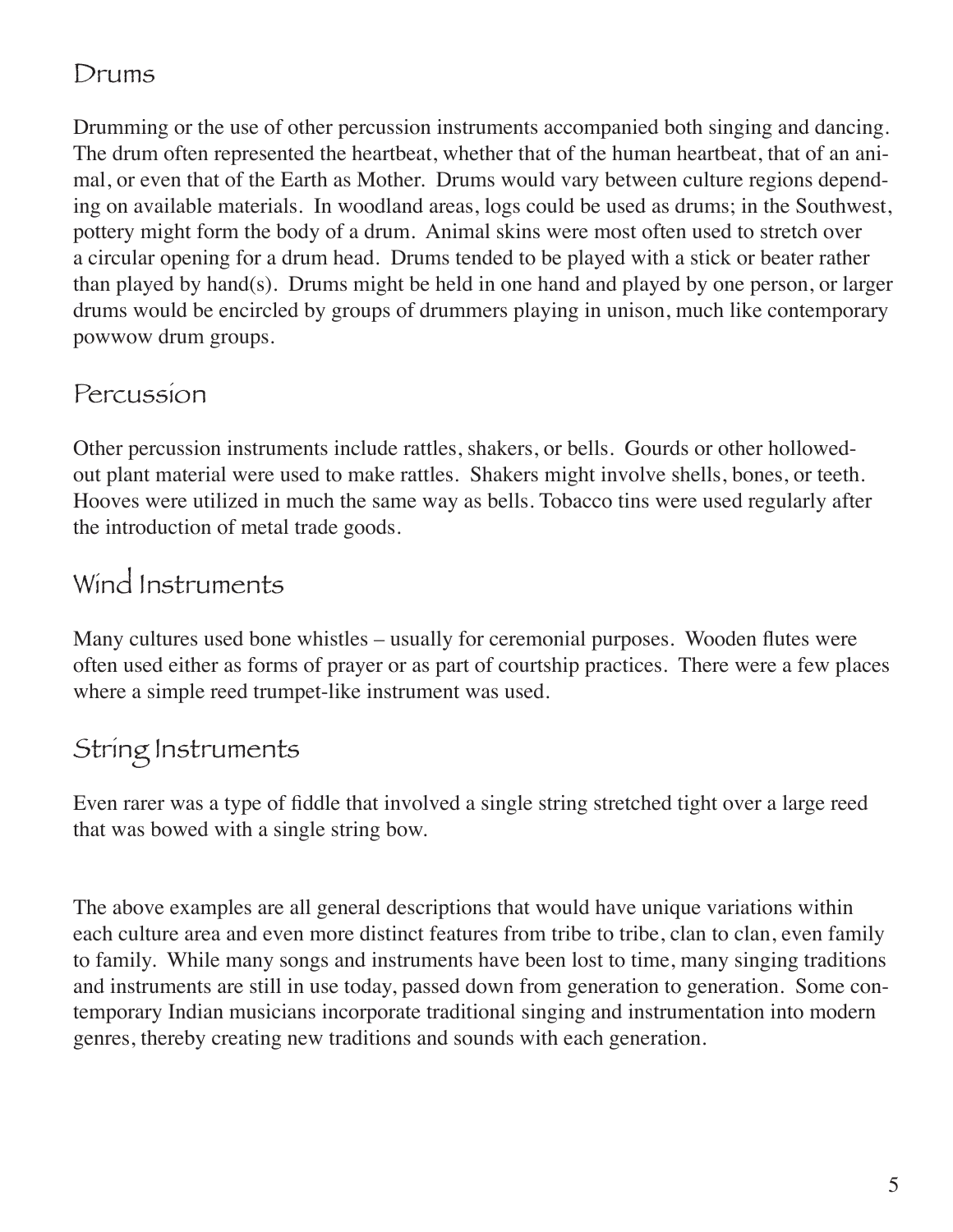# Developments in American Indian Music by Genre

There have been many American Indian musicians creating music in virtually every genre in the past century. Below is a sampling of some of the most celebrated artists in various genres.

# Ambient/New Age/World

One of the most well known Native artists to create music widely used for meditation, relaxation, yoga, etc., is R. Carlos Nakai, a Dineh/Ute. He has recorded over 30 albums as a solo artist playing flute and with many other pairings and ensembles, including the R. Carlos Nakai Quartet. See www.RCarlosNakai.com. Another very successful artist is Lakota keyboardist Brule, who performs solo piano as well as tours with his band, AIRO (the American Indian Rock Opera), featuring his son and daughter on guitar and flute. His daughter, Nicole LaRoche, has released a solo flute album as well. Learn more at www.BruleRecords.com.

## Blues

The blues have influenced countless musicians (especially guitarists) in every genre, so some of the best known musicians in this genre straddle styles beyond traditional blues. The Gary Small Band has multiple Native American Music Awards (NAMA or Nammy) nominations and Small himself, a Northern Cheyenne raised in Montana and Wyoming, won the Songwriter of the Year Nammy in 2002. See www.GarySmallBand.com. Another indigenous blues act recognized far beyond Indian Country is the Nakota family band called Indigenous. Guitarist/vocalist Mato Nanji leads the band with his brother, sister, and a cousin. Their music is reminiscent of the soulful blues rock of Jimi Hendrix and Stevie Ray Vaughan. Listen for yourself at www.IndigenousRocks.com. Montana's own Jared Stewart (Crow) is an in-demand performer throughout the region and Indian Country. Read more in the Montana Indian music section.

# Classical

The Western Classical music tradition is not the place one might first think of finding American Indian musicians. But like many non-Indian children in America, Indian children often first learn to play musical instruments in elementary school bands and high school orchestras. One important artist is flutist Brent Michael Davids (Mohican). He has performed with the Kronos Quartet and has been commissioned to perform works by the Joffrey Ballet, among others. Learn more at www.BrentMichaelDavids.com. There is a page at the website for the National Museum of the American Indian that features several prominent contemporary classical musicians and composers that includes audio samples at www.nmai.si.edu/classical/composers.html.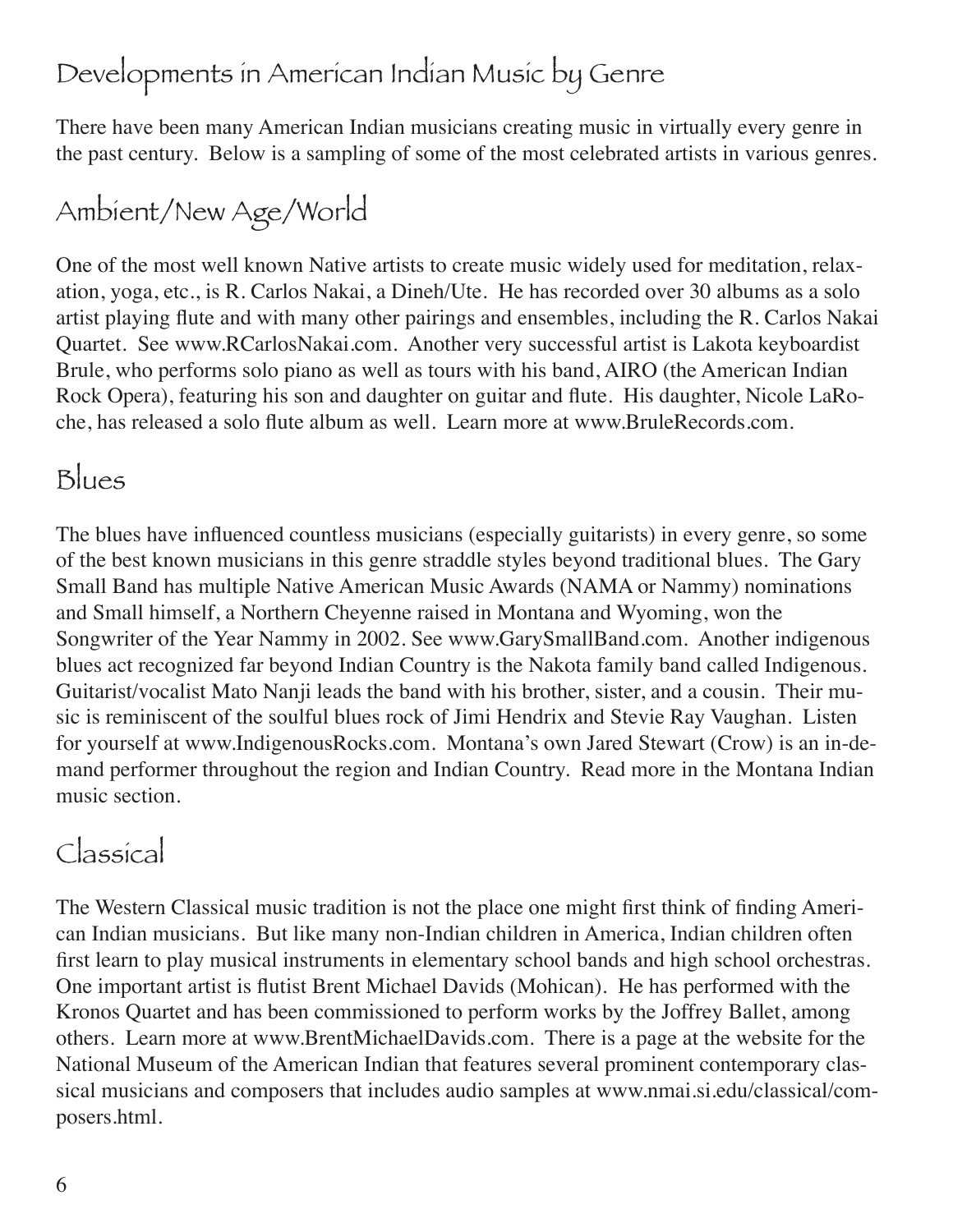# Country and Western

As most Indian Reservations are in rural areas, it's no surprise that country and western music is popular with many Indian people. Few fans of the genre realize that a few of its biggest stars have Indian ancestry. Two country singers that have been inducted into the Native American Music Association's Hall of Fame are country legend Hank Williams (Creek/Cherokee ancestry) and Crystal Gayle (Cherokee ancestry). But there have been many tribal members making country music as well. Another NAMA Hall of Fame member is Buddy Red Bow (Lakota). Floyd Red Crow Westerman (Dakota) is a country/folk singer, activist, and actor *(Clearcut, Dances with Wolves, The Doors, Powwow Highway).* Any internet search will reveal much more information about these important artists.

### Gospel

Since virtually every Indian reservation was once assigned a Christian denomination to try to "civilize" and evangelize them, there are many Christians throughout Indian country. Many Indians practice a blending of their traditional spirituality and Christianity. The Native American Church is an organized denomination that formalizes that blending. There are a few contemporary artists in Montana that present a gospel message through hip-hop music (Evan Lee and Supaman for example, both Crow). There is also a project to record and transcribe traditional Crow Christian hymns. Contact Little Big Horn College for more information at http://main.lbhc.cc.mt.us/.

## Hard Rock/Heavy Metal

Many American Indian musicians have performed in hard rock and heavy metal bands comprised of non-Native members (Anthrax/Blackfoot/The Cremains/Ozzy Osbourne/Testament). One of the finest all-Native bands is the sibling trio, Blackfire. The two brothers and sister of the Benally family (Dineh) have had recordings produced by both C.J. and Joey Ramone of the iconic punk band The Ramones, toured Europe multiple times, and performed in northern Africa. They also perform traditional music and dance with their uncle as the Jones Benally Family. Find out more about both acts at www.Blackfire.net.

# Hip-Hop/Rap

The hip-hop/rap music that grew out of the urban areas of New York and Los Angeles has spread far and wide across the globe and Indian Country has been influenced by it as well. There are many talented rappers with large followings. One of the most successful, the Nammy-winning Litefoot (Cherokee) began as an actor *(Indian in the Cupboard, The Song of Hiawatha, Mortal Kombat II, Kull the Conqueror).* He is the CEO of Native Style, Inc. (www.NativeStyle.net) and spokesperson for the non-profit organization, the Association for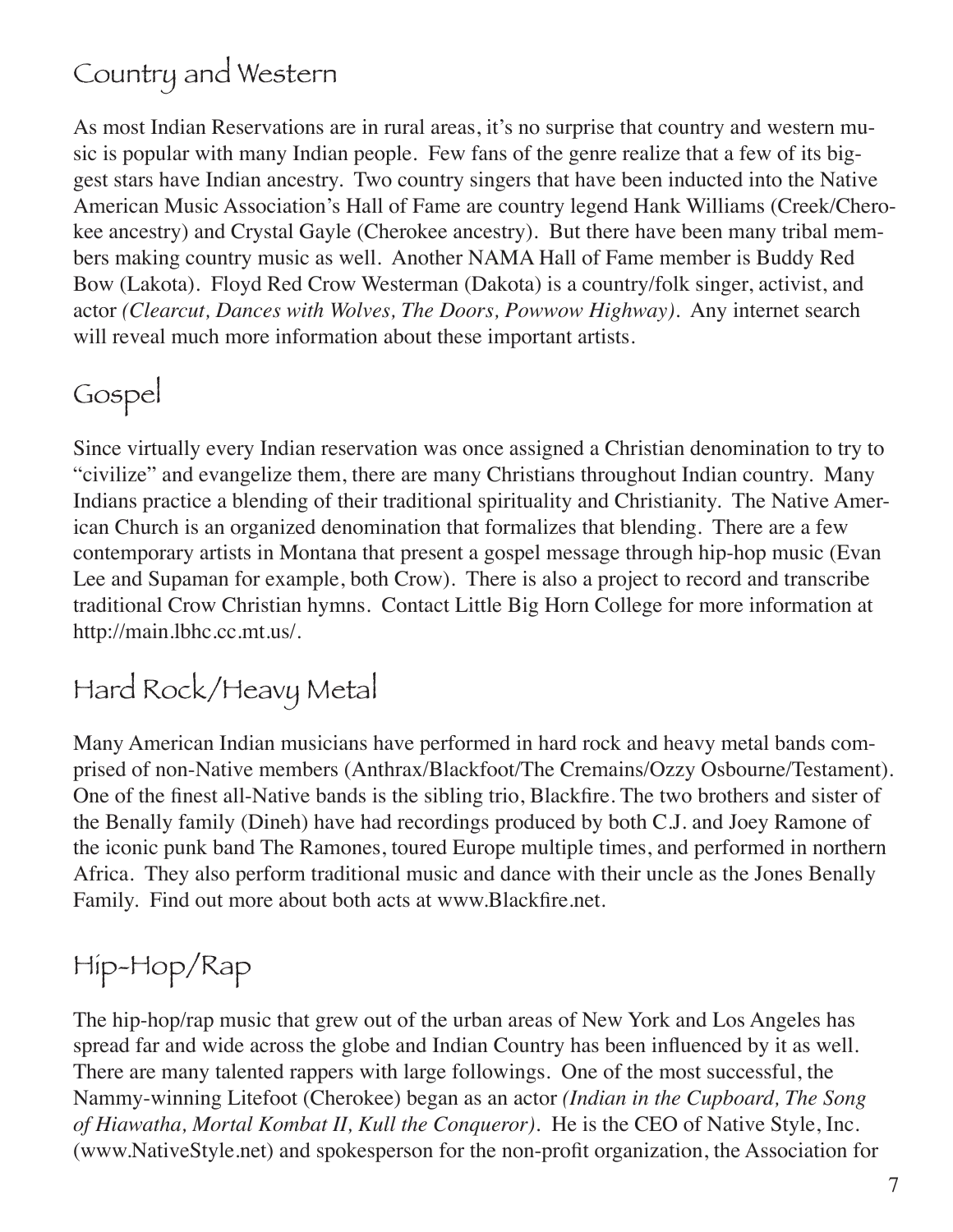American Indian Development (www.a4aid.org). See www.Litefoot.com. Robby Bee & Boyz from the Rez (Dakota), led by the son of XIT founder Tom Bee, were one of the first Native hip-hop groups. Their 1993 CD, Reservation of Education, is highly recommended for classroom listening. Download individual tracks at www.SoundofAmerica.com. The Crow group Rezawrecktion is led by Supaman, a clever and amazing freestyle rapper. See Montana Indian music section for further details.

#### Jazz

One of the truly original musical genres that arose from the new nation of the United States of America is jazz and its various sub-genres. So it's no surprise to find American Indians contributing to its history. Two seminal artists are the jazz singer Mildred Bailey (Coeur d'Alene) and sax player Jim Pepper (Muscogee Creek/Kaw). Ms. Bailey is considered one of the alltime greatest jazz singers. She was directly involved with helping the early careers of legendary vocalists Tony Bennett, Bing Crosby, Billie Holiday, and Frank Sinatra, as well as being the vocalist with Benny Goodman's big band. Jim Pepper was one of the founders of jazz/ rock fusion along with guitarist Larry Coryell. He sought to blend jazz with his American Indian heritage. His best known example of this was the song "Witchi Tai To," which reached No. 69 on the pop charts in 1968. He also recorded with Keith Jarrett and played sax on the Classics IV hits, "Spooky" and "Stormy." Google searches will reveal many links for these two artists.

#### Opera

There have been several "American Indianist" operas composed in the 20th century by non-Indians (most notably, Arthur F. Nevin's *Poia* in 1907), but American Indian opera is especially noteworthy from its humble beginnings with composer, author and teacher Gertrude Bonnin (known as Zitkala-Sa in Lakota), who composed the grand opera, The Sun Dance, with fellow musician William F. Hansen in 1913. One contemporary Indian opera singer is Barbara McAlister (Cherokee), a mezzo-soprano who has performed with German repertory opera companies in several cities, as well Hong Kong, France, Spain, and Portugal. She has also performed with the Arizona Opera, the Florentine Opera, the Metropolitan Opera, the Tulsa Opera, the Anchorage Opera, and the Boston Opera New England. Ms. McAlister is a recipient of the Cherokee Medal of Honor. Her extensive résumé and audio samples can be found at www.BarbaraMcAlister.com.

## Peyote Songs

The genre known as peyote songs has an ancient history but has become one of the most commercially successful of Indian recordings. The instrumentation in peyote ceremonial music is the cast-iron kettle water drum, the eagle bone whistle, the gourd rattle, and the human voice. Derived from the sacred music of the Native American Church, which utilizes peyote as a sac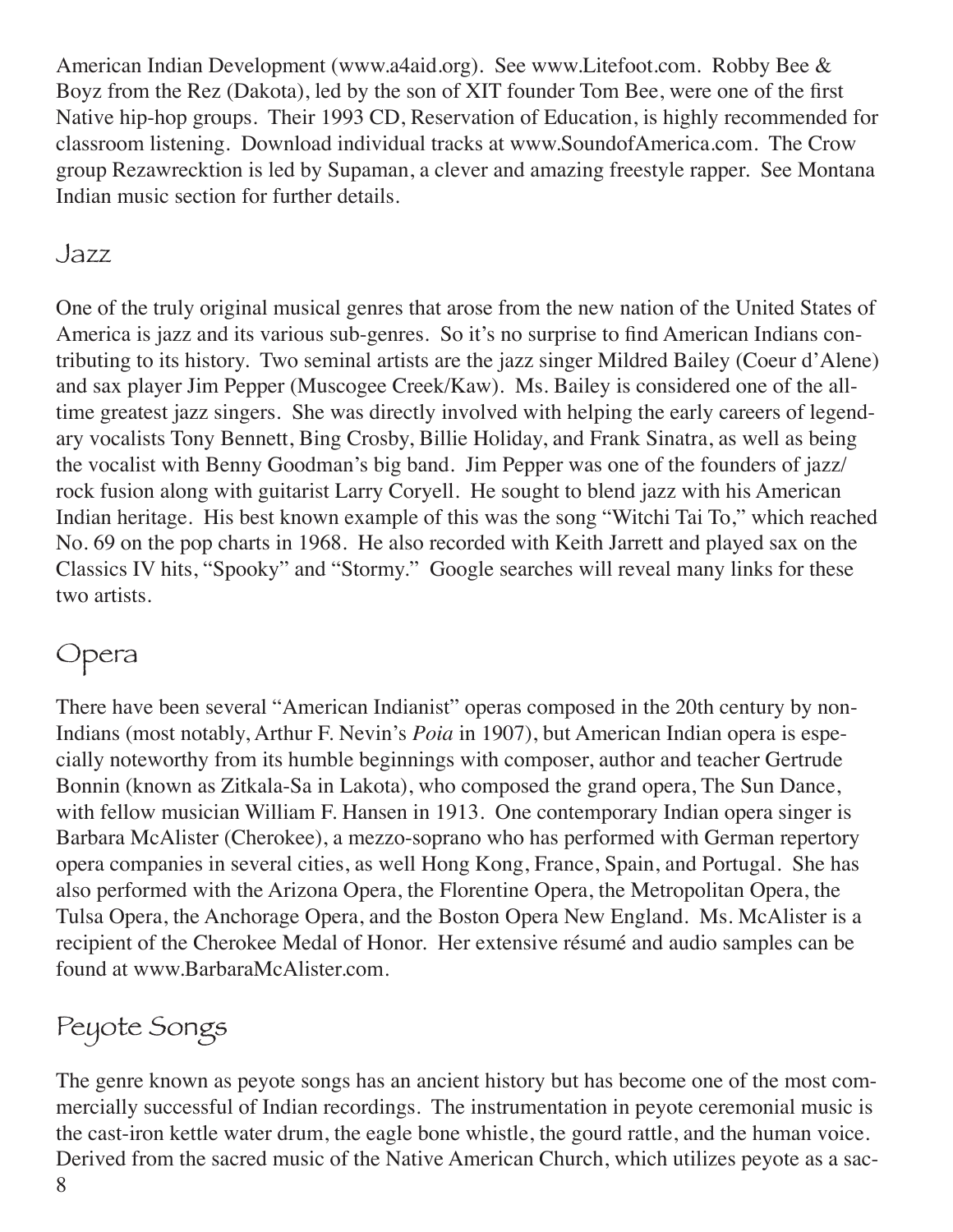rament, the recordings were originally made and distributed on 78 rpm records among NAC members in the 1940s but have since grown to include a category at the Nammys. One 1966 recording by Nelson Big Bow (Kiowa), *Kiowa and Comanche Peyote Songs,* was recorded at Crow Agency. Another prominent duo, Primeaux and Mike (Lakota and Dineh), have even been awarded a Grammy for Best Native American Music Album in 2002. For more information see www.CanyonRecords.com/ArtPrimeaux.htm.

#### Powwow

Without a doubt, the most widely disseminated genre of American Indian music is the powwow drum group. Growing from traditional tribal dances and feasts, the powwow has become a pan-Indian mainstay all across Indian country that finds dancers and drum groups from tribes all over North America coming together – usually in competition for valuable prize money. Similar in some respects to the rodeo, the prize money is both a way to fund the traveling expenses of dancers, singers, and their families, while also giving individuals and groups a goal to strive for excellence. Two of the most successful powwow drum groups are Black Lodge (Blackfoot) and the Northern Cree Singers (Cree). Both groups have been nominated for Grammys and Nammys, with Black Lodge winning Drum Group of the year in 2000. Montana drum groups with CDs include Blackfoot Confederacy and Young Grey Horse (both based on the Blackfeet Reservation). Read more in the Montana Indian music section below.

### Reggae

In addition to powwow music and country western, another sound enjoyed across Indian Country is reggae. Most likely a combination of the importance of rhythm, the reverence for spirituality, and the common themes of enduring as oppressed peoples, this inclination has led to nearly as many t-shirts featuring Jamaican reggae icon Bob Marley being worn by American Indians as any Indian artist. Around 2000, Crow blues guitarist Jared Stewart brought reggae superstar Jimmy Cliff to Crow Agency for a successful concert attended primarily by Natives.

One of the most prominent Indian reggae artists is Casper Lomayesva (pronounced Lo-Ma-Da-Wa) a Hopi/Dineh from Arizona. Casper has opened for reggae greats such as The Wailers and Burning Spear. He received a Nammy for Best World Music in 2001. For more information visit: www.3rdMesa.com/Casper.cfm

## Rock 'n' Roll

The term "rock 'n' roll" can refer to the larger genre of popular music or it can refer specifically to the music of the mid-50s to early-60s. In this case it refers to the latter. Link Wray (Shawnee/Cherokee) is commonly credited for pioneering the distorted electric guitar's power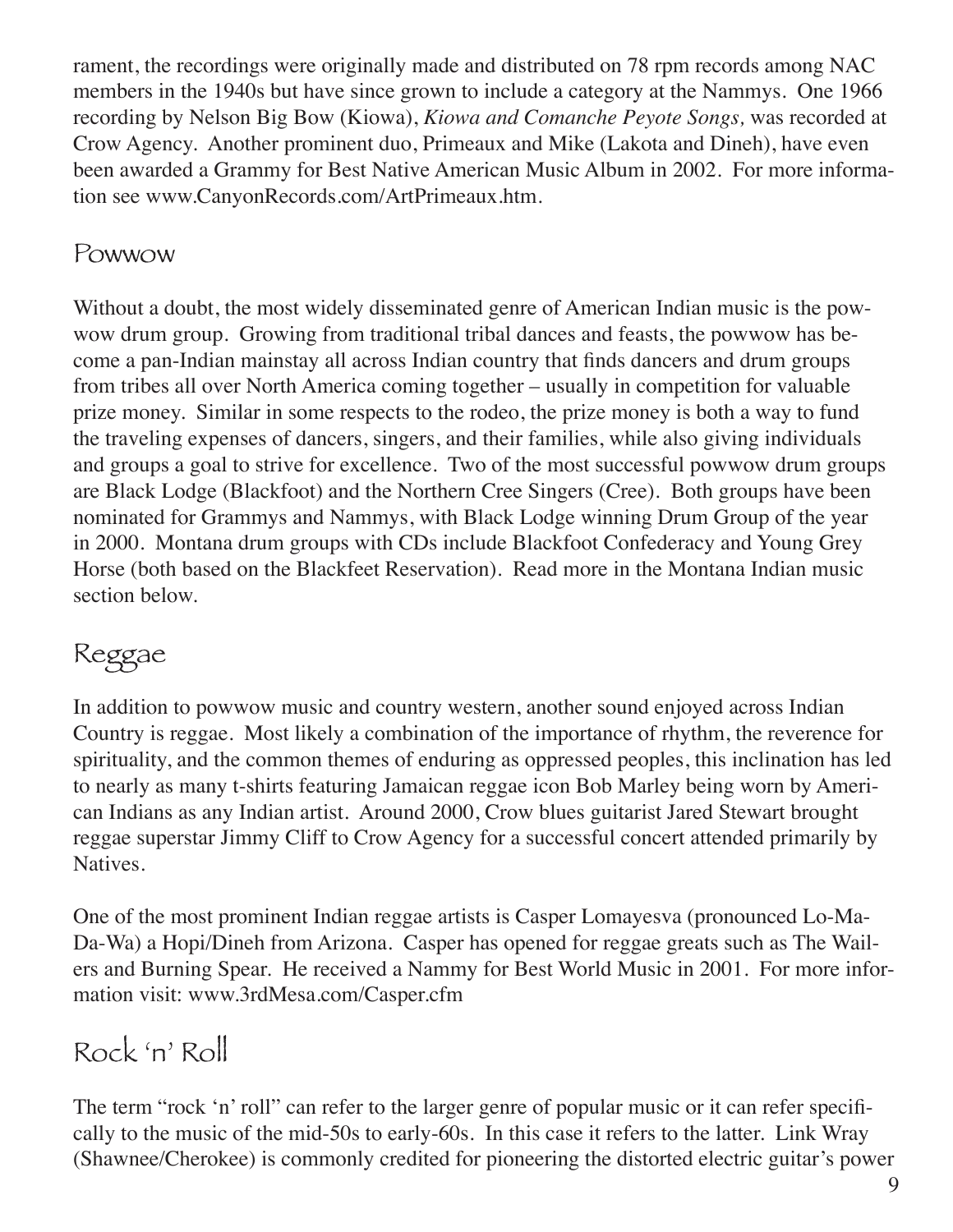chord in his 1958 instrumental hit, "Rumble" (by Link Wray and His Ray Men). Before "Rumble," electric guitars commonly produced clean sounds and jazz chords. Wray achieved his trademark sound by punching holes in his amplifier speakers. His fans have included Bob Dylan, John Lennon, and Bruce Springsteen, among many others. His music has been featured in many major motion pictures including the Oscar-winning *Pulp Fiction.* Learn more about this rock 'n' roll legend at www.LinkWrayLegend.com.

## Rock

As in several of the more popular genres, American Indians can be found throughout rock music's myriad sub-genres with far too many to list. One very important artist is session guitarist Jesse Ed Davis (Kiowa/Comanche), who performed on albums by (among many others) Jackson Browne, Eric Clapton, Leonard Cohen, Mac Davis, Neil Diamond, Bob Dylan, Arlo Guthrie, Emmy Lou Harris, George Harrison, Richie Havens, John Lee Hooker, Albert King, BB King, John Lennon, Taj Mahal, Steve Miller, Keith Moon, Willie Nelson, Harry Nilsson, Helen Reddy, The Rolling Stones, Leon Russell, Buffy Sainte-Marie, Ringo Starr, Rod Stewart, and perhaps most importantly, with poet/activist/actor John Trudell on their collaboration *AKA Graffitti Man* in 1986, two years before his (Davis) untimely death at age 44.

Other prominent American Indian rock acts include Jim Boyd (Colville), and the important '70s bands XIT (pan-tribal) and Redbone (Yaqui/Shoshone), who had two Top 40 hit singles ("Witch Queen of New Orleans" and the No. 5 hit, "Come and Get Your Love"). A Google search will find many related websites.

# Waila/"Chicken Scratch"

The distinctly southwestern Indian music known as Waila or Chicken Scratch is a hybrid of German polka, Tex-Mex, and indigenous music of the Pima and Papago Indians. The mostly instrumental music is played by ensembles of three to five musicians playing bass, drums, guitar, and featuring accordion and/or saxophone (occasionally the fiddle) as the primary melody instrument. The American Indians, Los Papagos Molinas, Los Reyes, and the Tohono O'odham Braves are all well-known groups across the southwestern states. See www.CanyonRecords.com for various CDs in this genre.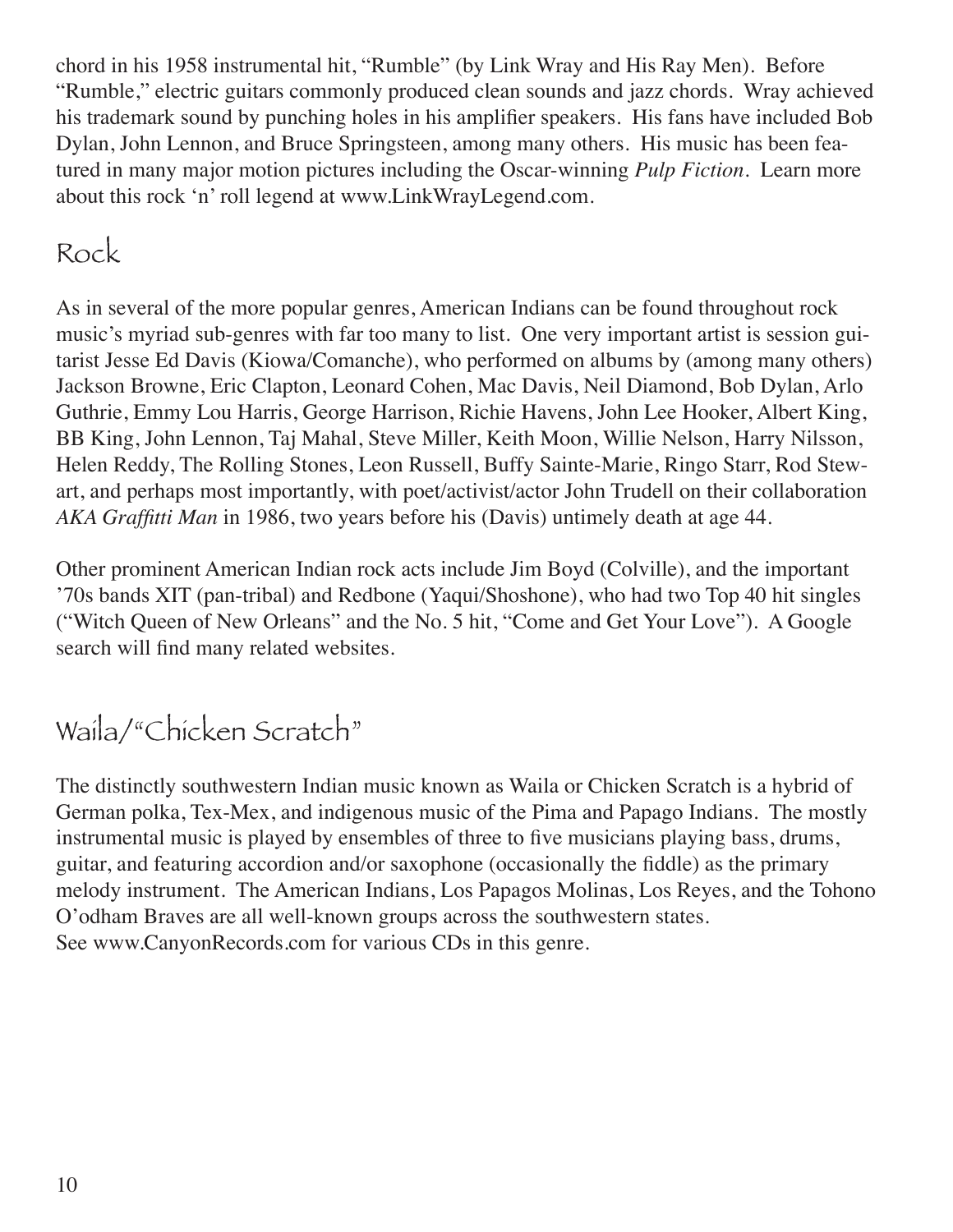### Contemporary American Indian Music Web Resource List

| <b>Irene Bedard</b> (Inupiat/Metis) actress (Smoke Signals, the voice of Pocahontas) and singer |
|-------------------------------------------------------------------------------------------------|
| www.IreneBedardandDeni.com                                                                      |
| <b>Robbie Bee &amp; the Boyz from the Rez</b> (Dakota) hip-hop                                  |
| www.SoundOfAmerica.com                                                                          |
| James Bilagody (Dineh) singer/songwriter                                                        |
| www.JamesBilagody.com                                                                           |
| <b>Blackfire</b> (Dineh) sibling metal trio                                                     |
| www.Blackfire.net                                                                               |
| <b>Jim Boyd Band</b> (Colville) blues/rock guitarist and singer/songwriter                      |
| www.ThunderWolfRecords.com                                                                      |
| <b>The Cremains</b> (Dineh) metal                                                               |
| www.TheCremains.com                                                                             |
| <b>Jesse Ed Davis</b> (Kiowa) guitarist                                                         |
| www.vh1.com/artists/az/davis_jesse_guitar_ed/bio.jhtml                                          |
| <b>Annie Humphrey</b> (Ojibwe) singer/songwriter                                                |
| www.AnnieHumphrey.com                                                                           |
| Indigenous (Nakota) blues/rock                                                                  |
| www.IndigenousRocks.com                                                                         |
| <b>Jana</b> (Lumbee) R&B                                                                        |
| www.JanaNation.com                                                                              |
| <b>Julian B</b> (Muscogee) hip-hop                                                              |
| www.MySpace.com/JulianBmusic                                                                    |
| Litefoot (Cherokee) hip-hop                                                                     |
| www.Litefoot.com                                                                                |
| <b>Robert Mirabal</b> (Taos) singer/flutist/percussionist                                       |
| www.Mirabal.com                                                                                 |
| R Carlos Nakai (Dine) flute                                                                     |
| www.RCarlosNakai.com                                                                            |
| Night Shield (Lakota) hip-hop                                                                   |
| www.NightShield.net                                                                             |
| Paul Ortega (Apache) singer/songwriter                                                          |
| www.CanyonRecords.com                                                                           |
| <b>Jim Pepper</b> (Kaw/Creek) sax; "Witchi Tai To," "Spooky")                                   |
| Wikipedia.com                                                                                   |
| Martha Redbone (Shawnee and Chocktaw/African American) R&B                                      |
| www.MarthaRedbone.com                                                                           |
| <b>Buddy Red Bow</b> (Lakota) country                                                           |
| www.Nammys.com/buddy.html                                                                       |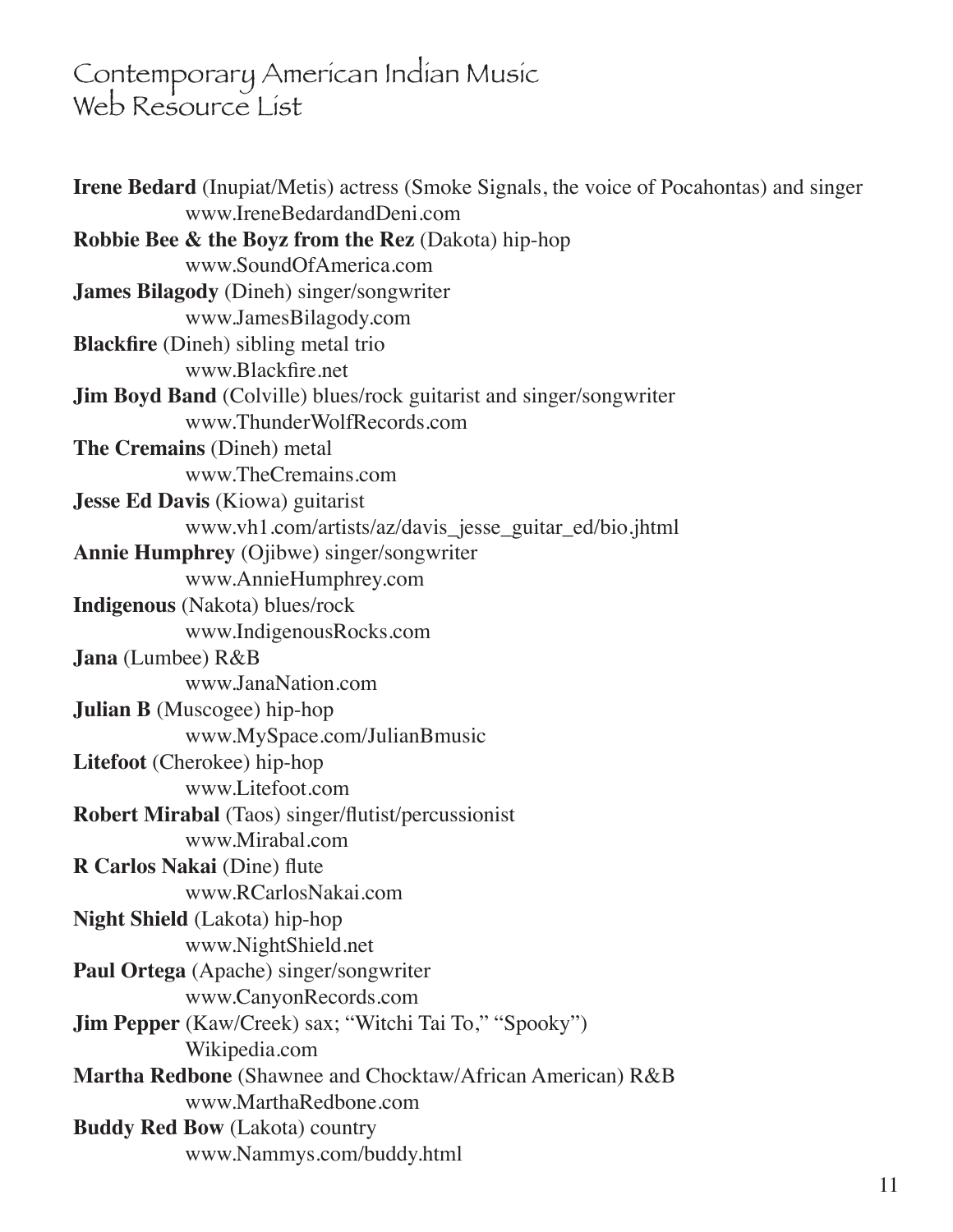| <b>Buffy Sainte-Marie</b> (Cree) singer/songwriter                          |
|-----------------------------------------------------------------------------|
| www.Creative-Native.com                                                     |
| <b>Joanne Shenandoah</b> (Oneida) singer/songwriter                         |
| www.JoanneShenandoah.com                                                    |
| <b>Tiger Tiger</b> (Miccosukee) rock                                        |
| www.TigerTigerMusic.com                                                     |
| <b>John Trudell</b> (Lakota) singer/poet/AIM activist/actor                 |
| www.JohnTrudell.com                                                         |
| <b>Walela</b> (Cherokee) plays with Rita Coolidge with her sister and niece |
| www.Walela.com                                                              |
| <b>Mitch Walking Elk</b> (Cheyenne/Arapaho) singer/songwriter               |
| www.CDBaby.com/cd/walkingelk                                                |
| <b>Floyd Red Crow Westerman</b> (Dakota) folk singer/actor                  |
| www.Delafont.com/music_acts/Floyd-Westerman.htm                             |
| Without Rezervation (Paiute/Navajo) rap                                     |
| www.CanyonRecords.com                                                       |
| <b>XIT</b> (Pan-Tribal) rock                                                |
| www.SoundOfAmerica.com                                                      |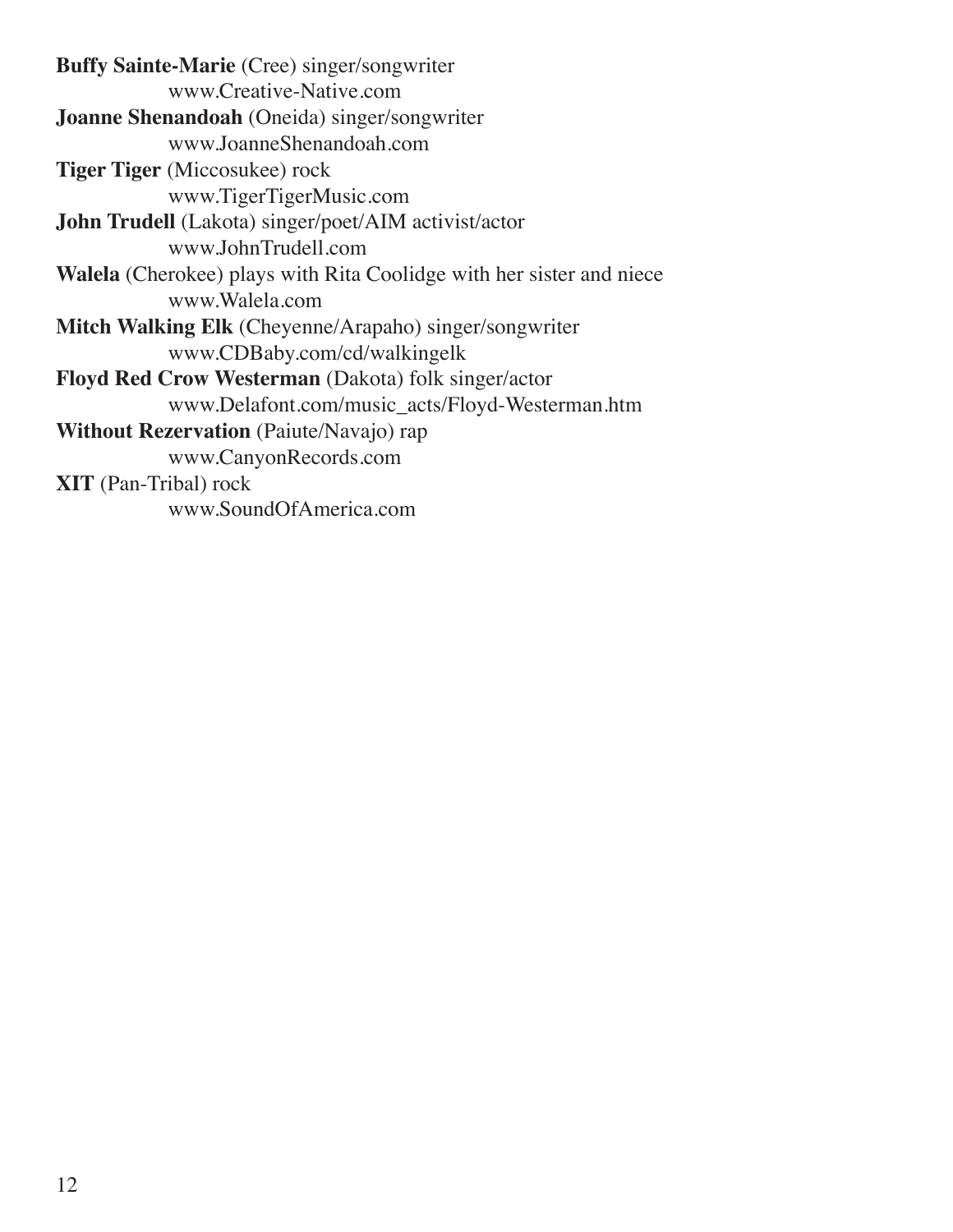# Contemporary Popular Artists with Indian Ancestry

There are many professional musicians in popular genres of music who have Indian ancestry but don't promote themselves in that way. There are also a number of groups that may have one or more members that are either enrolled tribal members or have Indian ancestry. Below is a selective list of some artists, ranging from household names to the less well known, with tribal affiliation or ancestry, brief descriptions, and URLs (where available) for further information.

| Joey Belladonna (Iroquois) singer for metal band Anthrax                                  |
|-------------------------------------------------------------------------------------------|
| www.Anthrax.com                                                                           |
| <b>Chuck Billy</b> (Pomo) singer for metal band Testament                                 |
| www.TestamentLegions.com                                                                  |
| Blackfoot (pan-tribal); led by current Lynyrd Skynyrd guitarist Ricky Medlocke            |
| www.BlackfootRocks.com                                                                    |
| Tommy Bolin (Sioux) guitarist with Deep Purple and James Gang                             |
| www.TBolin.com                                                                            |
| Randy Castillo (Isleta/Cherokee) drummer for Ozzy Osbourne/Motley Crue                    |
| www.RandyCastillo.com                                                                     |
| <b>Cher</b> (Cherokee) iconic singer/award-winning actress                                |
| www.Cher.com                                                                              |
| Rita Coolidge (Cherokee) pop singer with hits: "Higher & Higher (Your Love Has Lifted     |
| Me)," "We're All Alone" www.RitaCoolidge.com                                              |
| <b>Shannon Curfman</b> (Ojibwe) blues guitarist                                           |
| www.ShannonCurfman.com                                                                    |
| Micki Free (Cherokee/Comanche) guitarist for Shalamar                                     |
| www.MickiFree.com                                                                         |
| Crystal Gayle (Cherokee) country singer and little sister of Loretta Lynn                 |
| www.CrystalGayle.com                                                                      |
| <b>Jimi Hendrix</b> (Cherokee) legendary rock guitarist/vocalist NAMA Hall of Fame member |
| www.JimiHendrix.com                                                                       |
| Loretta Lynn (Cherokee) country music legend and big sister of Crystal Gayle              |
| www.LorettaLynn.com                                                                       |
| <b>Don Pullen</b> (Cherokee) collaboration with Chief Cliff Singers, Flathead Reservation |
| http://www.donpullen.de/disco/index.htm                                                   |
| Redbone (Yaqui/ Shoshone) No. 5 hit-makers with "Come and Get Your Love"                  |
| www.wikipedia.com                                                                         |
| <b>Robbie Robertson</b> (Mohawk) leader of Bob Dylan's one-time backing band, The Band    |
| http://theband.hiof.no/band_members/robbie.html                                           |
| Stevie Salas (Mescalero Apache) rock guitarist                                            |
| www.StevieSalas.com                                                                       |
| Hank Williams (Cherokee) country singer                                                   |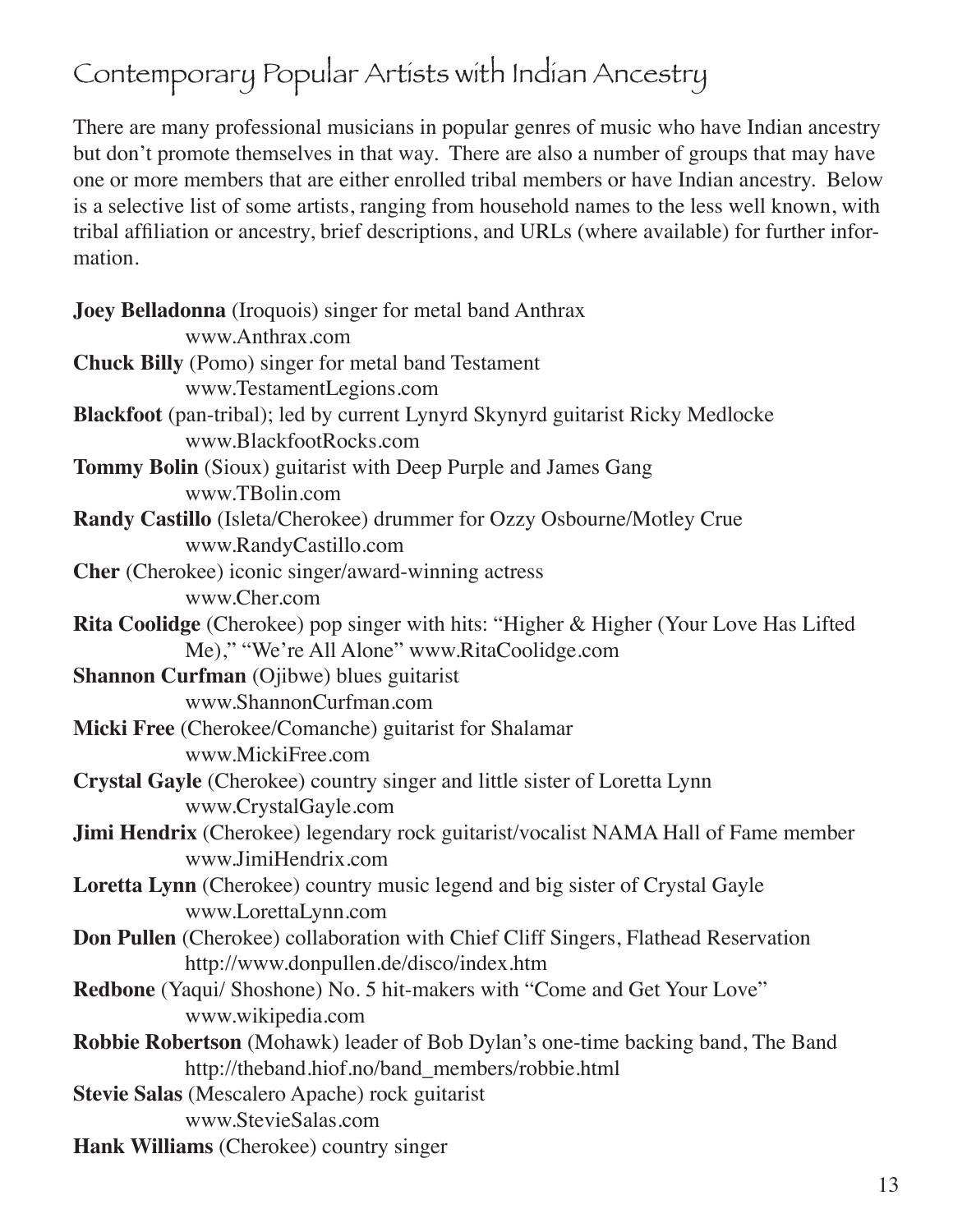#### American Indian Musicians in Montana

Like Montana musicians generally, there are countless Indian musicians across the state who have never performed professionally or recorded any of their music (and may never do so). There are also a growing number who have built professional or semi-professional careers from their artistry.

Below is a list of some of those Montana Indian musicians who have recordings available for purchase. Only a few are signed to record labels. In the 21st century, opportunities abound that allow musicians to record affordably at home or in local studios, reproduce recordings on compact discs, and distribute those CDs through the internet.

Thanks to websites like the independent music distributor www.CDBaby.com, social networking sites like www.MySpace.com, and online music hosts like www.PureVolume.com, Indian musicians that a decade ago may have never hoped of being heard beyond their reservation are reaching fans worldwide. Even musicians of the past few decades who did have recordings of their music might only have been heard on reservation radio stations. Most of the artists below are performing and selling their CDs through avenues like these or their own websites. There is a plethora of drum groups that may never record, but can be heard throughout Montana performing at social gatherings, official functions, and/or powwows.

# Alphabetical List

**Apache** (Northern Cheyenne/Choctaw; rap) www.MySpace.com/ApacheOTC

A teenage rapper who is on a crusade against meth. He lost his older brother, also a rapper, when his brother committed suicide after trying to get off of meth. Apache is part African American as well.

**Blackfoot Confederacy** (Blackfeet; powwow drum group) www.CanyonRecords.com

The historical Blackfoot Confederacy, formed by Montana's Blackfeet Nation, and the Kainai, the Piikani and the Siksika, each in southern Alberta, are all represented in the Native American drum group of the same name. Singers from the four nations gathered together at one drum initially to lay claim to the songs of the Chicken Dance, sacred to the Blackfoot people. Their CDs include *Setting the Record Straight* and *Confederacy Style.* 

**Crow Elders** (Crow; traditional Crow hymns) http://main.lbhc.cc.mt.us/

A project to record and transcribe Christian hymns in the Crow language as sung by Crow elders. The hymns are not translations of European hymns, but traditional Crow solo and group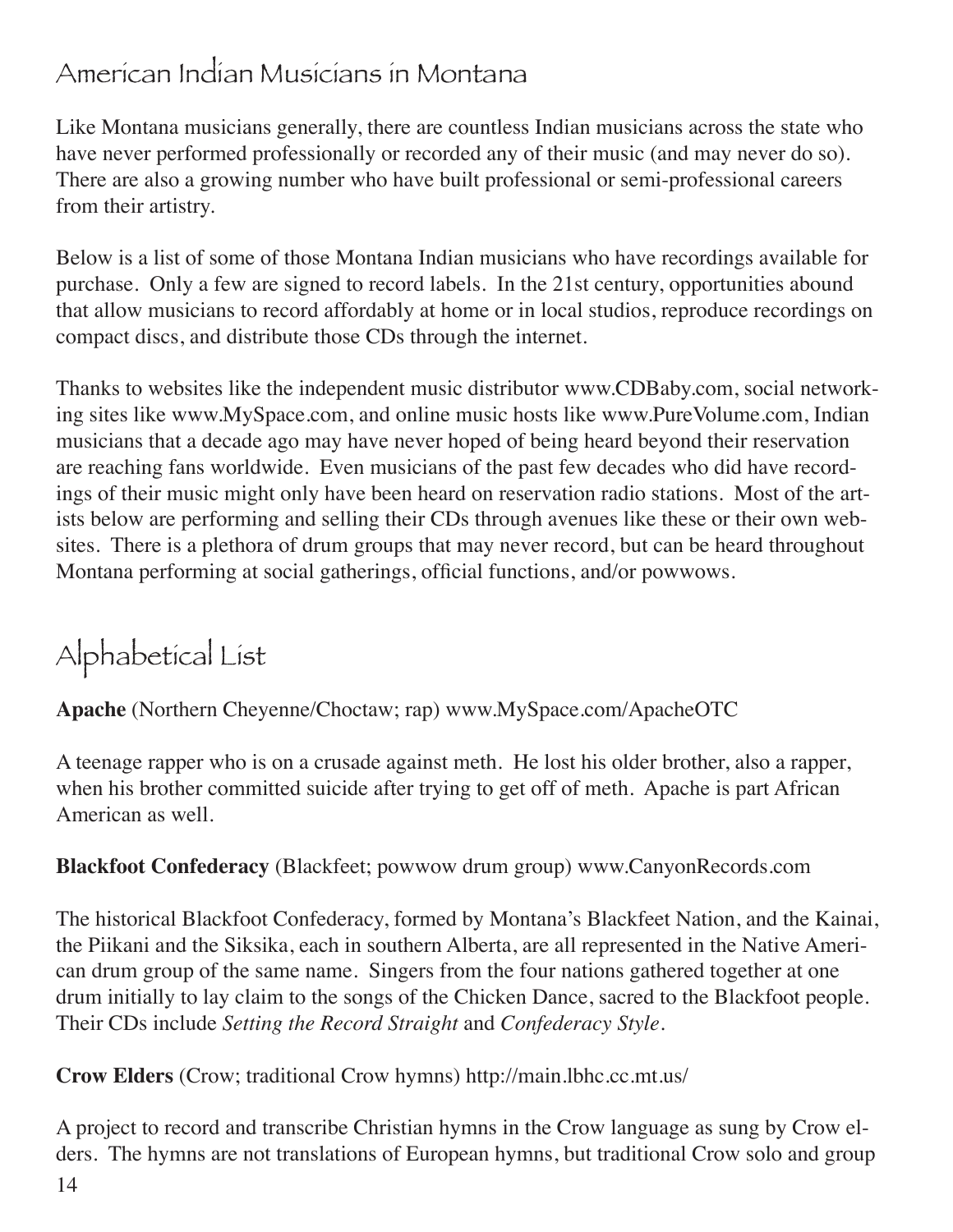singing about Jesus. Some songs are a cappella, others have a tambourine. The recordings resemble anthropological field recordings in both their authenticity and the recording quality.

**Exitwound** (Northern Cheyenne; metal guitarist) www.MySpace.com/ExitWoundOne

One-man-band Paul Underwood has recorded seven mostly instrumental, "cool metal" CDs in the past four years. The "Native American Axeman" plays all the instruments, engineers, and does all the vocals on his inspired instrumental-jams-as-spiritual-journey. His most recent CD, *The Native Axeman Cometh,* is a compilation of his favorites from the first six releases plus a few new tracks.

**Joseph FireCrow** (Northern Cheyenne; flute/vocals) www.JosephFireCrow.com

Winner of two Native American Music Awards (Nammys) and Grammy nominee Joseph Fire-Crow plays Native American flute and percussion and sings with a beautiful tenor voice. His albums have covered traditional Northern Cheyenne music, collaborations with contemporary rock and jazz musicians, and a performance with the Billings Symphony Orchestra and Chorale. His CDs include *FireCrow, Legends of the Warrior, Cheyenne Nation,* and *Red Beads,* an enhanced CD with two short but informative interviews about his flutes and his music.

**Jack Gladstone** (Blackfeet; singer/songwriter) www.JackGladstone.com

Blackfeet singer/songwriter Jack Gladstone has released a dozen albums over the past two decades. His recent innovative idea was to release over 100 songs as MP3 files on a single disc. *Buckskin Poetsongs* includes all of his original recordings and PDF files with printed lyrics. Gladstone has been nominated for both Grammys and Nammys. He collaborated with country singer/songwriter Rob Quist for the Lewis & Clark commemorative album, *Odyssey West.*

**Evan Lee** (Crow/Sioux/Assiniboine; hip-hop) www.MySpace.com/EvanLeeCummins

A young Crow singer and rapper who started out as a gospel singer and has become more of a rapper. Evan Lee has been making music since childhood in his father's professional recording studio. Nominated for a Native American Music Award (Nammy) for New Artist of the Year in 2003 and in 2004 for Best Native American Christian Recording.

**Rezawrecktion** (Crow; rap) www.Rezawrecktion.com

This Nammy-winning group from Crow Agency feature celebrated rapper Supaman, plus hype-man Sabatage, a 2007 graduate of MSU-Billings. They have also won *Billings Outpost* Tuney Awards. They intersperse their songs with short comedy skits. While primarily a Christian group, they also sing of reservation life and do not use objectionable language.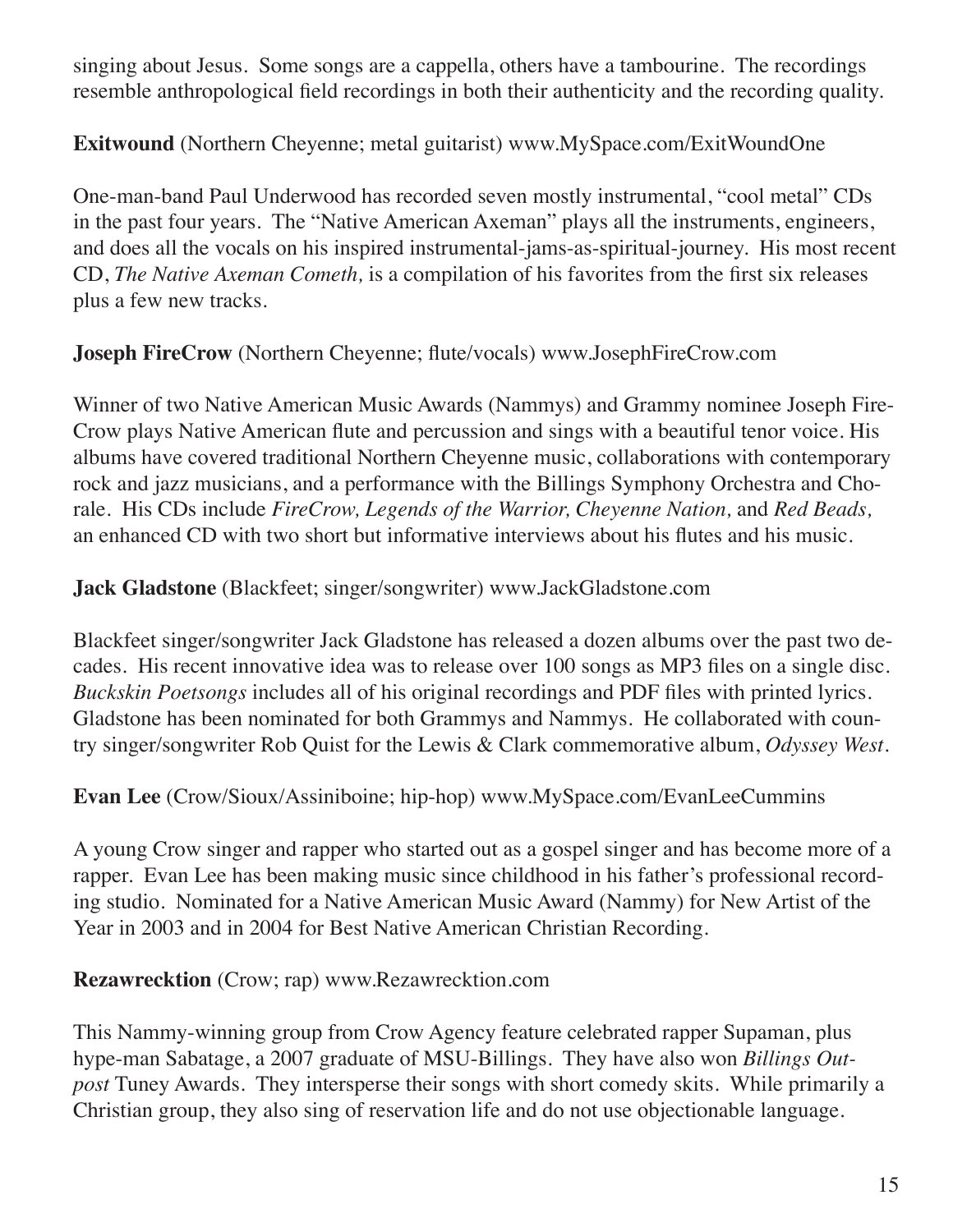#### **Mason Runs Through, Jr.** (Assiniboine; rock) www.CDBaby.com/cd/bucknative1

Performing under the name Buck Native, Runs Through uses rock and country music to share Nakoda history through an Assiniboine's life experiences. He has two CDs available.

#### **Jared Stewart** (Crow; blues) www.MySpace.com/TheJaredStewartBand

Jared Stewart is probably one of Eastern Montana's hardest working musicians. In addition to playing every weekend with his rockin' blues trio, Stewart has also served as a representative to the Crow Nation's tribal legislature and is a motivational speaker. When performing, he lets his guitar do much of the motivational speaking, but he has a powerful, soulful voice as well. He has won more *Billings Outpost* Tuney Awards than any other act.

#### **Supaman** (Crow; rap) www.MySpace.com/GorillaPampers

This Crow Agency rapper has won the *Billings Outpost* Tuney Award for Best Rap Artist more than anyone else. He is known for his freestyle rapping, and for creating "beats" for other emcees to rap over.

#### **Robert Turgeon** (Lakota; Native American flute)

Native American flute player Turgeon recorded his 1995 album, *Voices from the Spirit World* in Helena. He has two other albums, *Shaman's Journey* and *Stone Song.* His current goal is to donate  $100\%$  of the net sales of his music to the Seven Fires Foundation, a  $501(c)(3)$  nonprofit organization to support indigenous children and traditional medicine people. www. StandingBearMusic.com

#### **Phillip Whiteman, Jr.** (N. Cheyenne; storyteller) www.PhillipWhitemanJr.com

A storyteller and traditional singer, Whiteman has been a familiar face in the powwow arena and winners circles since he was a small boy. He dances the old-style grass dance. His dancing career has taken him far: from the powwow arena and Wild West Shows, to the Broadway stage in New York City, to the high profile events of both President Clinton's and Senator Campbell's inaugurations to touring countries throughout Europe. He is a two-time Indian World Champion saddle bronc rider and 22-time Indian National Finals qualifier.

#### **Jeannette Winters** (Potawatomi ancestry; flute) www.CDBaby.com/cd/jeannettew

A Native American flute player with 1/8 Potawatomi ancestry, Jeannette Winters plays flute pieces inspired by the natural world. She lives in Missoula.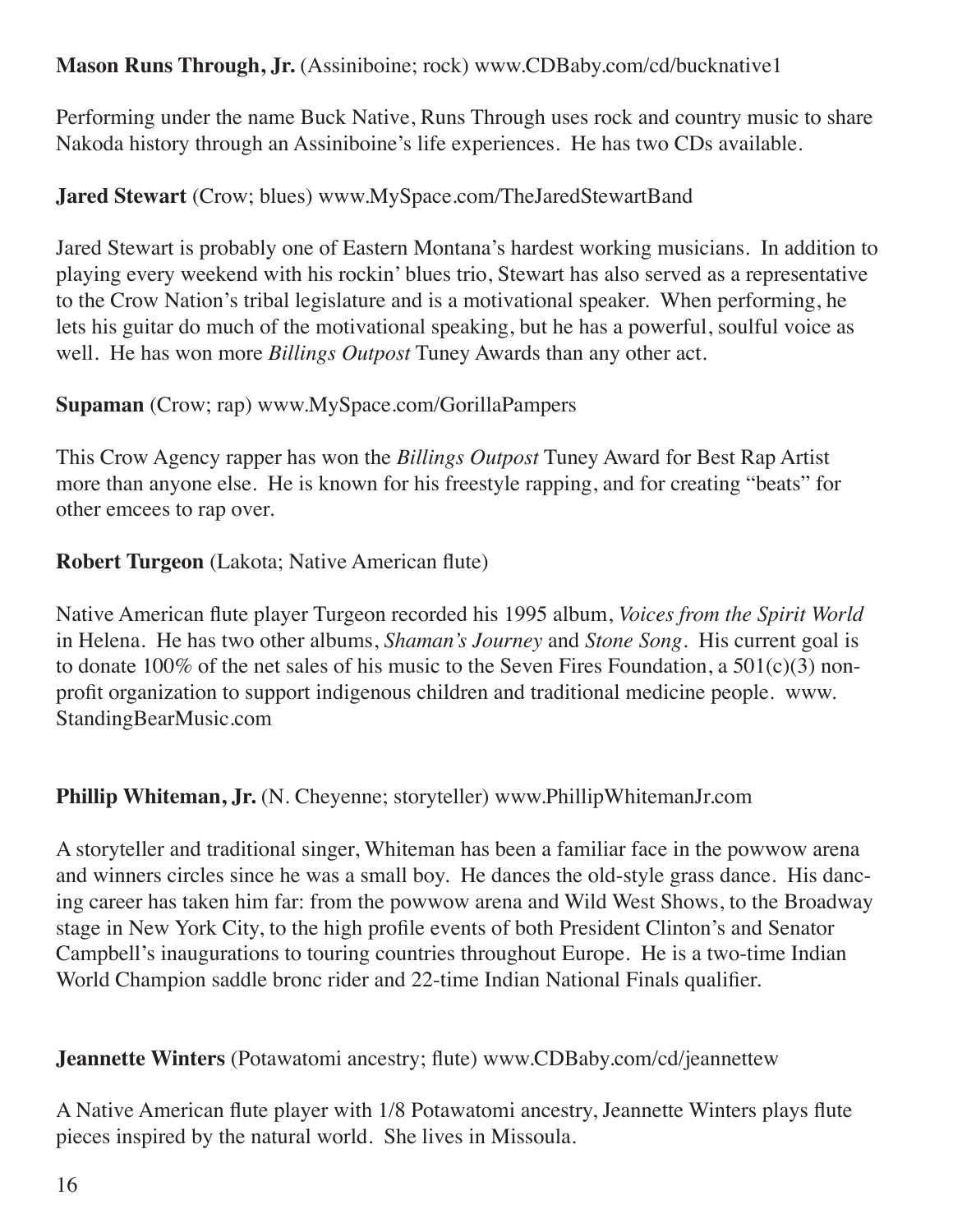#### **The Woodland Consort** (Ojibwe; guitar/flute/harp) www.GuitarMusicMan.com

An instrumental trio led by Kalispell classical guitarist Steve Eckels. Recorded in Wisconsin in 1990, *Woodland Winds* was recently re-released. A non-Indian himself, Eckels collaborated with Ojibwe flute player Anakwad for this album of beautiful classical guitar, Native American flute, folk harp, and simple percussion.

**Young Grey Horse** (Blackfeet; powwow drum group) www.CanyonRecords.com

Since 1995, the grandchildren of the late Wayne Bear Medicine – who founded the Young Grey Horse Society as a way to preserve traditional Blackfeet ways for future generations – have respectfully carried the Young Grey Horse name and drum. The Browning, Montana group originally released *Songs of the Blackfeet* in 1977 before going on to influence many great powwow singers and dancers over the years. The younger Young Grey Horse sing from the heart and soul and have now earned themselves a firm reputation among powwow fans. *Their CDs include Generations, It's Just a Tribe Thing, Loyal to tha Old Man,* and *Thunder Across the Plainz.*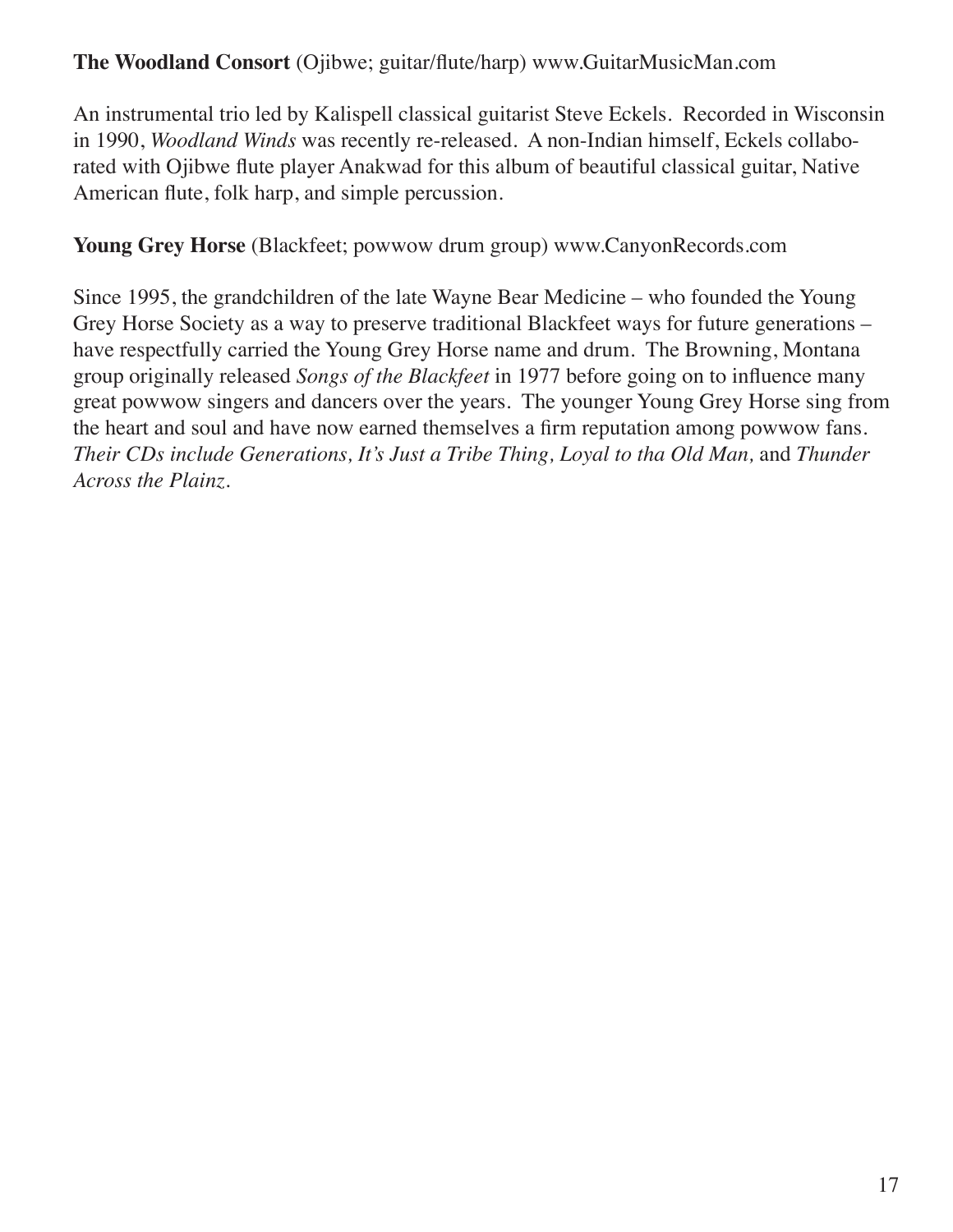## Montana Indian Hall of Fame

There are plans in the works to create a physical Montana Indian Hall of Fame. A likely location will be on the campus of University of Montana in Missoula.

The Hall of Fame idea originated with a desire to recognize Montana's Indian musicians and dancers, but the intent now is to recognize Indian people who have made a variety of contributions to society and their communities.

The idea originated with Stan Pretty Paint (Crow), whose father, Perry Pretty Paint, a traditional singer, was its first inductee. Other members of the Hall of Fame are Johnny Arlee (Salish), Earl Old Person (Blackfeet), and Johnny G. Meyers (Chippewa-Cree), a traditional songkeeper from the Rocky Boy Reservation.

Organizers plan to choose an honoree from each of Montana's 12 tribes before turning the nomination process over to the individual tribes for selecting future inductees.

For further information, contact Stan Pretty Paint at University of Montana's Office of Continuing Education, 406-243-5620 or at lalaco1@yahoo.com.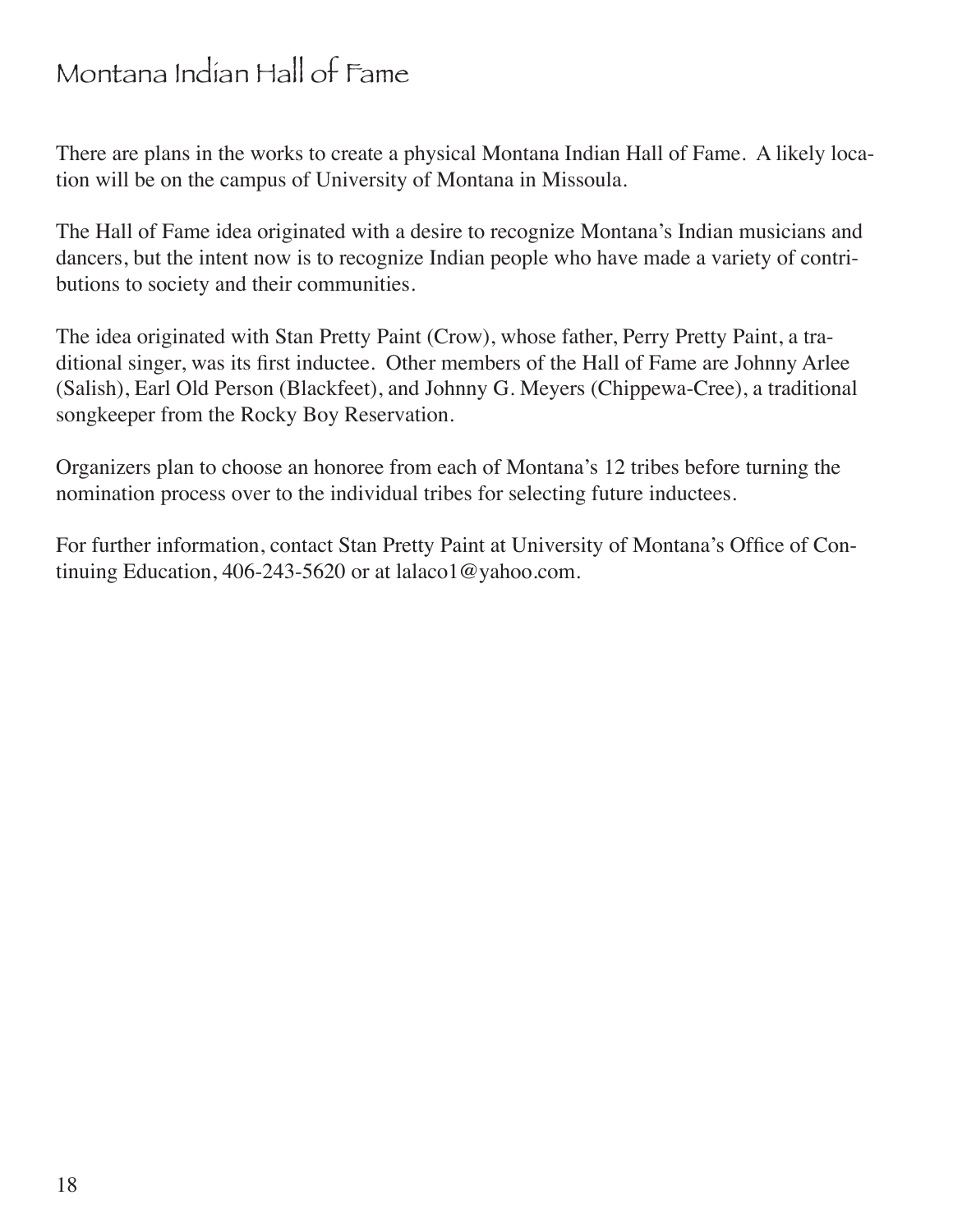#### Native American Music Awards

The Annual Native American Music Awards, or Nammys, proudly honor outstanding musical achievements of American Indian artists from across the country in over 30 award categories.

The event is not just about entertainment. It was launched in January 1998 as the first and only national awards show in the world honoring Native American and Aboriginal music. The Native American Music Awards was born out of a need to provide greater opportunity and recognition for traditional and contemporary Native American musicians. It has grown to become the country's leading source for preserving and promoting the songs of American Indians from all four directions. Today, the Nammys are honoring songmakers, fostering pride, providing national exposure, and celebrating the gift of music with others around the world.

The Nammys has all the professionalism and production values of much larger events like the Grammy Awards and the American Music Awards. By request of the Grammys, the Native American Music Association also assisted in the creation of a Native Music Grammy category in 2000. They now maintain the nation's largest Native American music archive.

Just as the BET Music Awards, MTV Video Music Awards, the American Music Awards, the Grammys, Canada's Juno Awards, and the Latin Grammys continue to grow mainstream awareness for their perspective genres, so do the Nammys.

*Billboard Magazine* wrote, "There is no better indication of the remarkable variety of today's Native American music than a glance at the award categories for the Native American Music Awards."

Over 150-plus artists submit recordings each year for nomination consideration. Over a period of several months, over one million people participate each year in a national voting ballot campaign by visiting www.NativeAmericanMusicAwards.com or www.VoteNative. com. Both members and the general public listen to music tracks of featured artists in over 30 categories and vote on their favorites. An advisory panel officiates and makes final decisions.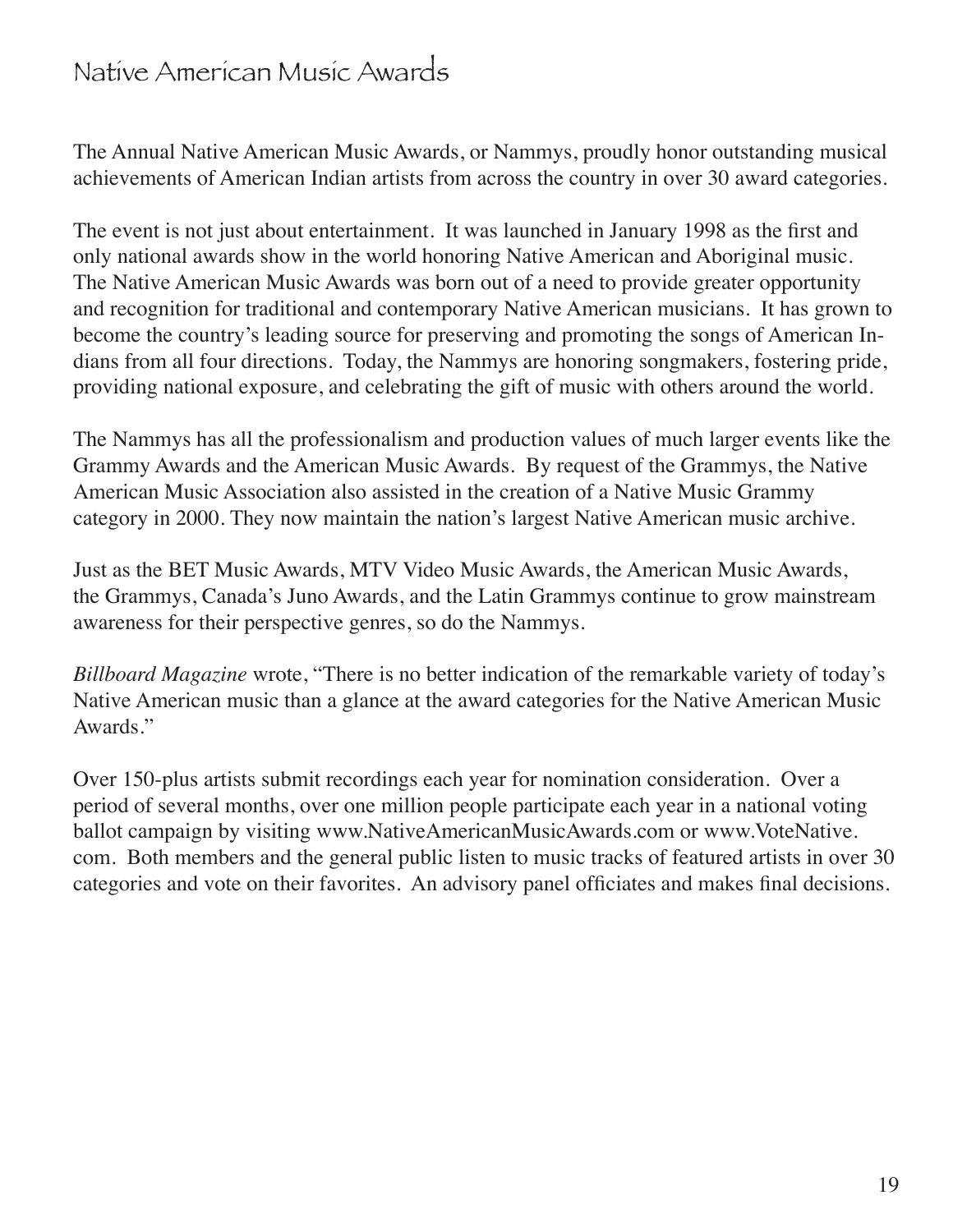### American Indian Music and General Web Resources

*The Encyclopedia Of Native Music: More Than A Century Of Recordings From Wax Cylinder To The Internet, Illustrated with Photographs and Album Covers* (http://www.amazon.it/The-Encyclopedia-Native-Music-Illustrated/dp/0816524483) Montana's Office of Public Instruction's Indian Education page see Your Guide To Understanding and Enjoying Pow Wows and Power of the Drum, streaming-video (www.opi.mt.gov/IndianEd/index.html) Makoche Music (www.Makoche.com) Native American Music Association (www.NativeAmericanMusicAwards.com) Native Radio (www.NativeRadio.com) Sound of America Records (www.SoundOfAmerica.com) Wikipedia: Native American music (www.Wikipedia.com/wiki/Native\_American\_music) WWW Virtual Library: Native American music resources on the Internet (www.Hanksville.org/NAresources/indices/NAmusic.html)

# Select Bibliography

*Crow Hymns Project.* Little Bighorn College, 1997.

Hunt, Ben W. *The Complete How-To Book of Indian Craft. Collier, 1973.*

Mather, Christine. Native America: Arts, Traditions, and Celebrations. Potter, 1990.

May, Elizabeth (Ed.). *Musics of Many Cultures: An Introduction.* University of California, 1983.

Waldman, Carl. *Atlas of the North American Indian.* Facts On File, 1985.

Wright-McLeod, Brian. *The Encyclopedia of Native Music: More Than a Century of Recordings from Wax Cylinder to the Internet*. University of Arizona Press, 2005.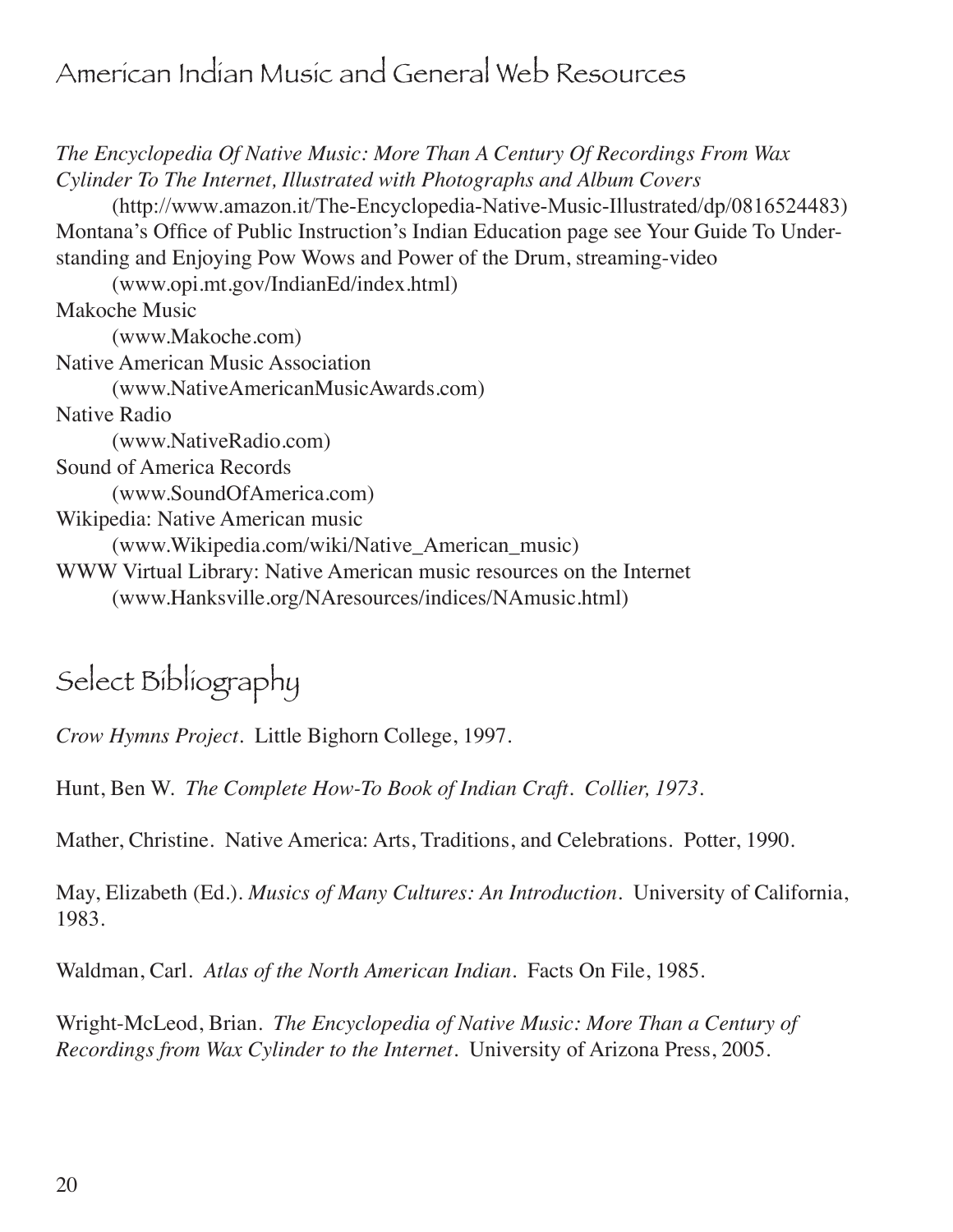## About the Author

**Scott Prinzing** is the Director of Education and Coordinator of Music and Native American Programming for MusEco Media and Education Project, a 501(c)(3) educational non-profit based in Billings (www.MusEco.org).

He earned a B.A. in American Indian Studies, including two years of Dakota language study (Univ. of Minn. '92), an M.Ed. in Teaching as a Second Career (MSU-Billings '99). He is a Montana-certified elementary teacher and a provisionally certified vocational teacher. He currently teaches part-time for the Friendship House in Billings, providing media literacy education with the United Way's After School Discover Zone program at Lewis and Clark Middle School, and with American Indian teenagers living in foster care through In-Care Network's Vision Seekers program.

In addition to his formal educational work, Scott Prinzing is a performing musician (bass guitar/vocals/mandolin/dulcimer with his wife Kris in the acoustic duo *Earthshine*), a music journalist (*The Billings Outpost, Montana Magazine*, the Montana Arts Council's *State of the Arts* newsletter, etc.), and a radio producer (*Montana Muse,* Yellowstone Public Radio). He is a member of the national Association of Music Writers and Photographers and of the Society for Ethnomusicology, an international academic association.